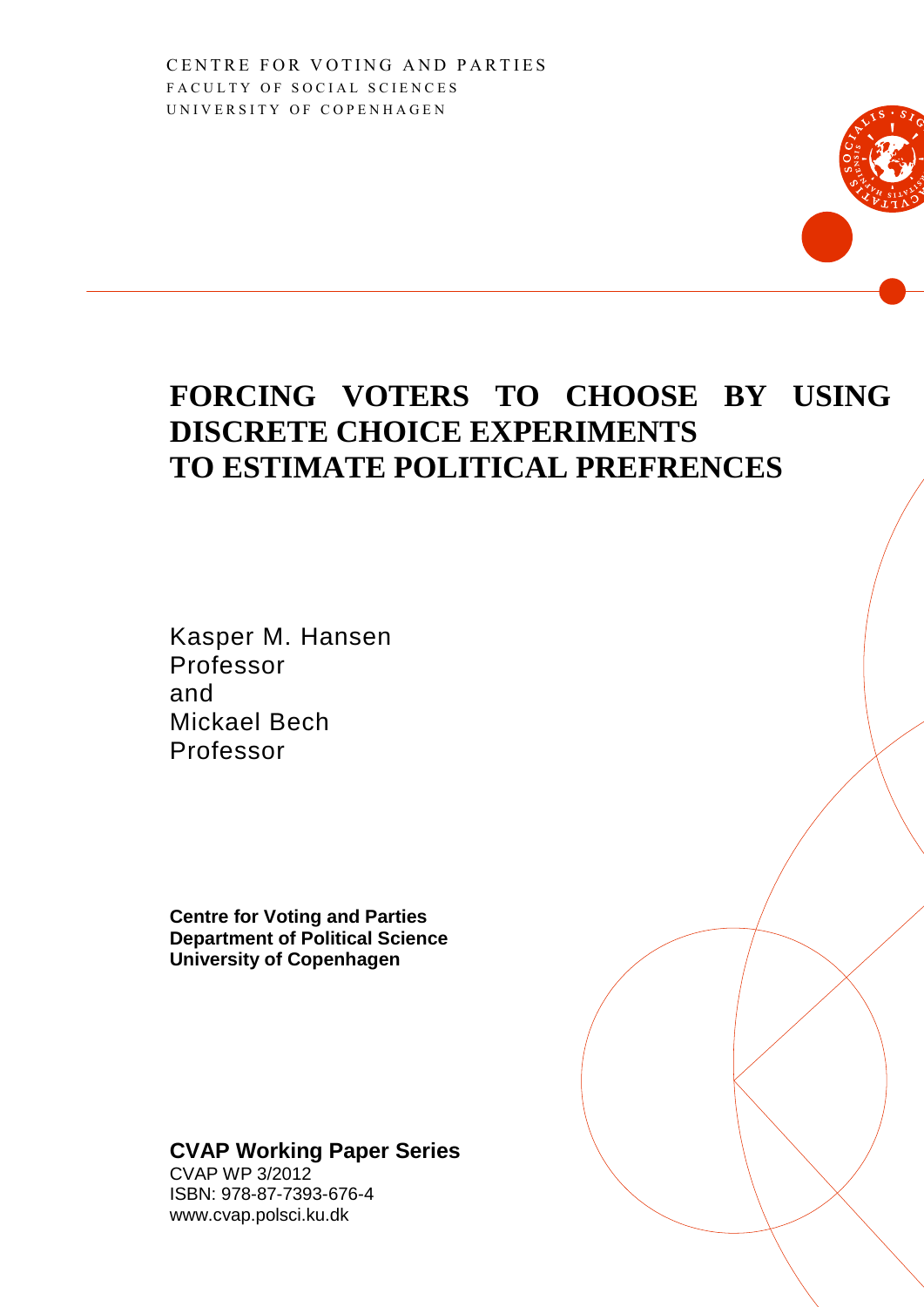# **About the CVAP Working Paper Series**

The CVAP Working Paper Series contains finished drafts and preliminary versions of articles and chapters within the field of studies of voting, elections, political parties, parliaments, etc., that are on their way in the publication process.

## **About the Centre for Voting and Parties**

The Centre for Voting and Parties (*Center for Valg og Partier*, CVAP) is a research centre attached to the Department of Political Science at the University of Copenhagen. The Centre was established in 2008 and concerns itself with research within the fields of voting, elections, political parties, parliaments, etc., both at a national and a comparative level.

For more information on the Series or CVAP, visit www.cvap.polsci.ku.dk.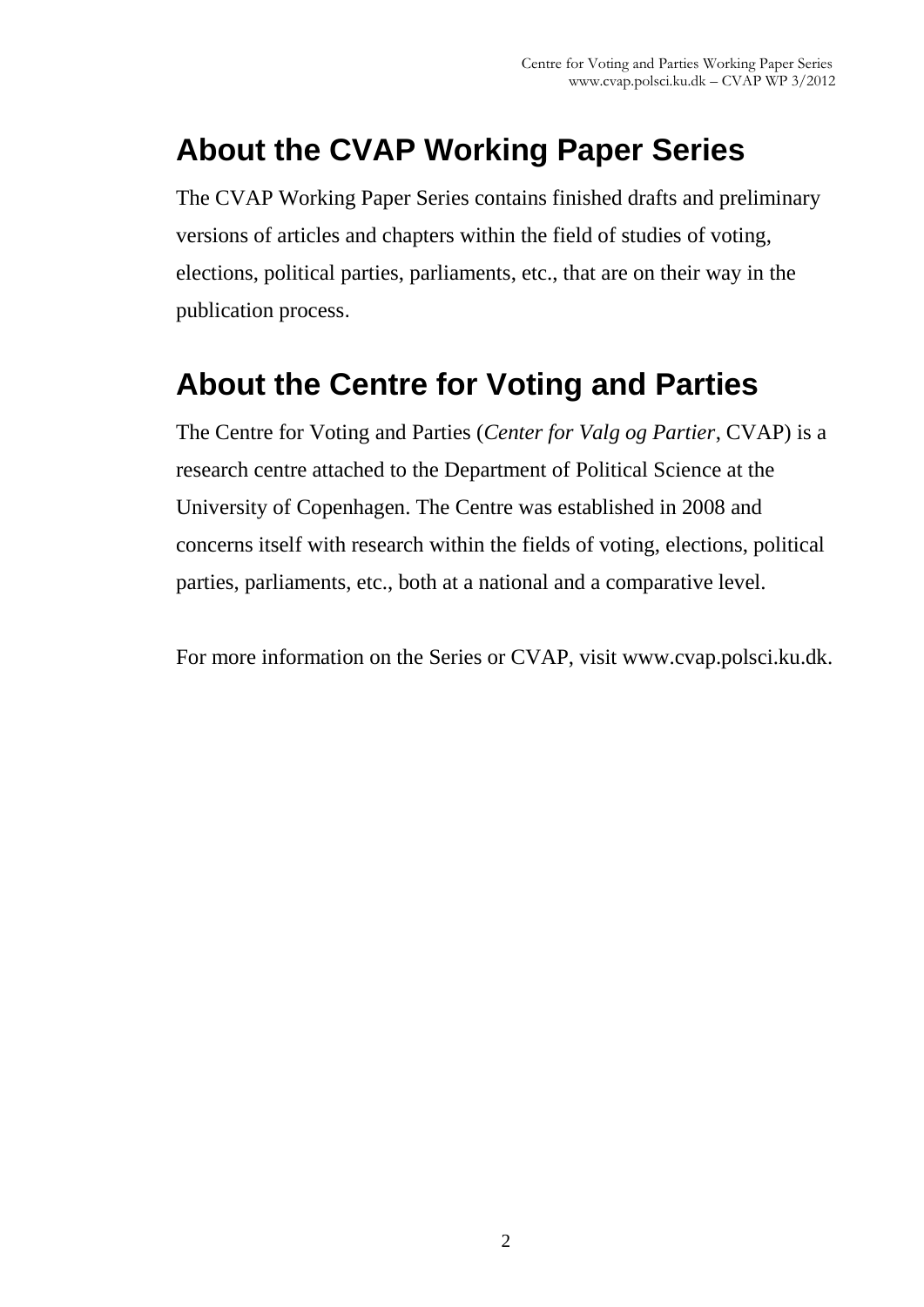### **Forcing Voters to Choose by using Discrete Choice Experiments to**

### **Estimate Political Preferences**

*Professor, Ph,.D. Kasper M. Hansen (corresponding author), University of Copenhagen, Department of Political Science, [kmh@ifs.ku.dk](mailto:kmh@ifs.ku.dk) &Professor, Ph.D. Mickael Bech, University of Southern Denmark, Institute of Public Health, mbe@sam.sdu.dk*

#### *Abstract*

Discrete choice experiment represents a method allowing for the estimation of the *relative* strength of political preferences, which traditional survey design does not allow for. The respondents are asked in pair-wise comparison to asses a bundle of attributes combined in different scenarios. Discrete choice experiment is used to disentangle strongly correlated political preferences and estimation of their relative importance for voters' choice.

This study presents a discrete choice experiment which combines salary increases, increasing or decreasing unemployment and the candidate for prime minister. Change in unemployment proves to be a more important attribute than prime ministerial candidate and changes in individual salary. Regardless of predisposition, voters are willing to accept a change of prime minister if unemployment decreases without any compensation in individual salary. The sociotropic frame is thus stronger than the egotropic frame.

Keywords: public opinion, discrete choice experiments, political preferences, economic voting, stated preferences.

## **Forcing Voters to Choose by using Discrete Choice Experiments to Estimate Political Preferences**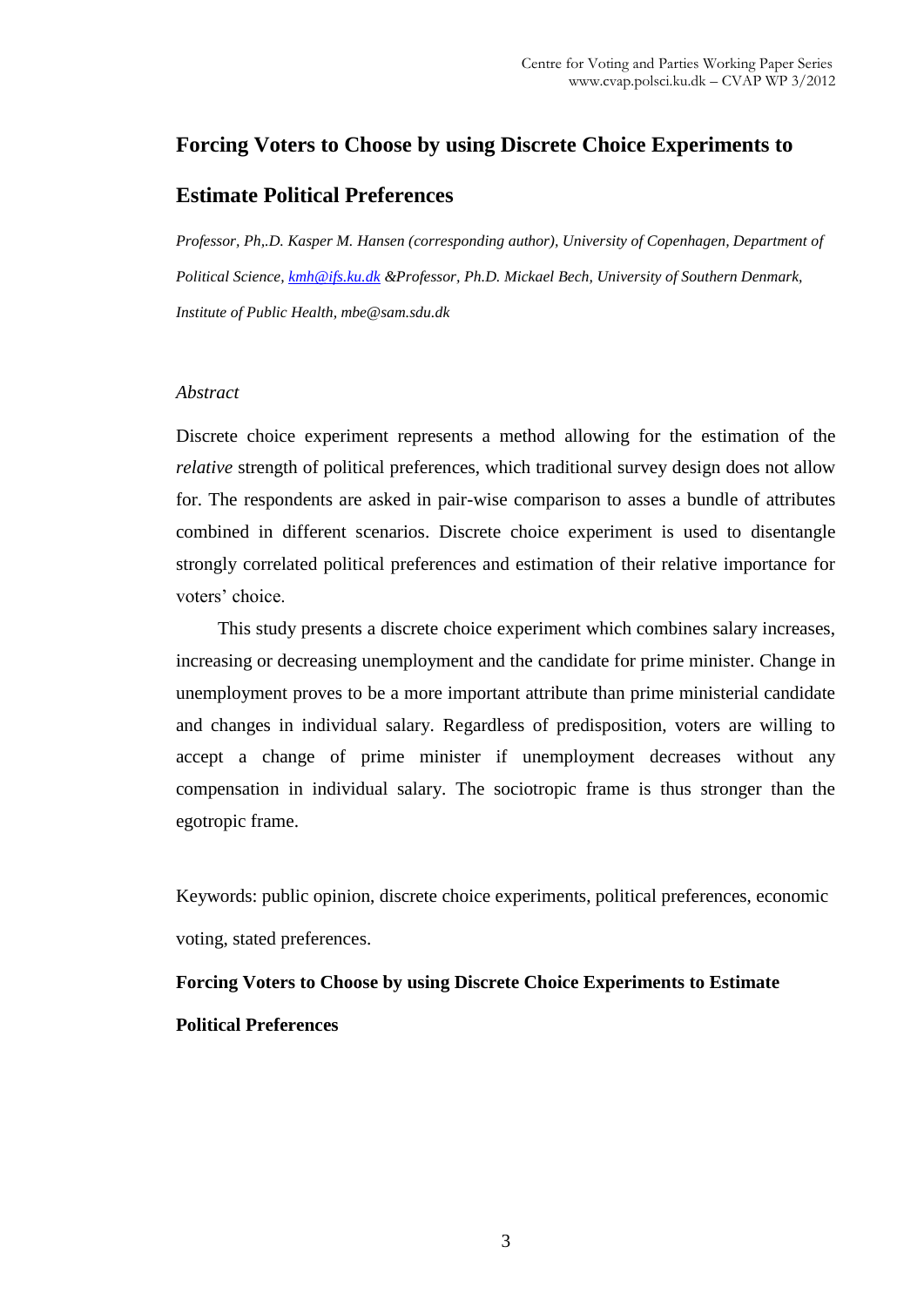#### **1. Introduction**

Political preferences are traditionally elicited in surveys using Likert scale types of questions asking respondents to assess the value of each policy item separately. The problem with such survey questions is that they do not capture the trade-off between the policy items, because there is no opportunity cost and all items can be preferred equally.

This article challenges the traditional survey questions by applying a technique not previously used to elicit the political preferences of the electorate. The applied technique is a discrete choice experiment, where respondents are asked to choose between alternative scenarios that vary on the levels of the included attributes. The combination of scenarios presented to the voters is constructed so that the respondents face a trade-off somewhat similar to when casting a vote in the ballot box but in a hypothetical setting where attributes are combined in an orthogonal set of scenarios which enables estimation of preferences. This technique allows an estimation of what voters prefer; most importantly, it indicates the relative importance voters attach to specific policy attributes. Voters may disagree on a specific policy, but this may not make them reject a candidate if this policy is of relatively low importance compared to other policies. Thus, it is not only important to know the voter's opinion on a specific policy attribute; knowing the weight of this policy attribute in the final vote is equally important.

By analyzing the strength of the individual voter's relative preferences regarding personal finances, the national economy and preference between the two candidates for prime minister doing the 2005 Danish parliamentary election allows to simulate a choice close to what the voters faced at the election. The voters' choices are analyzed using a survey experiment applying a discrete choice experiment in which the voters are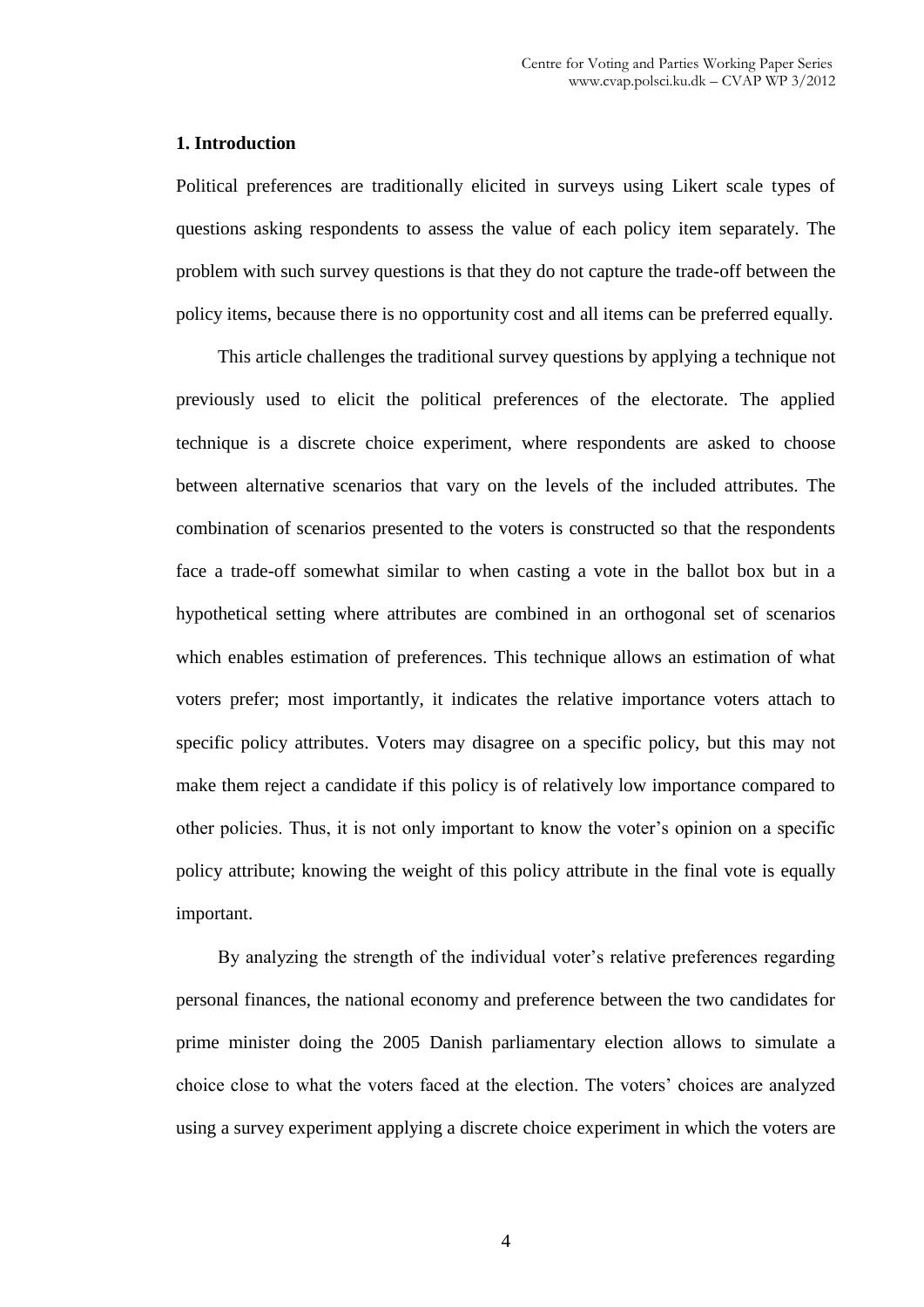forced to trade-off between these three attributes. The use of discrete choice experimentation illustrates the potential of discrete choice experiments as a technique for eliciting political preferences and secondary taps into the controversy whether voters are primarily sociotropic or egotropic in there vote choice.

#### **2. Forcing voters to choose**

Surveys traditionally use different forms of Likert scale types of questions, where the voters can declare themselves more or less in agreement with statements or indicate whether more or less money should be spent on certain areas (see e.g. Moshkovich et al., 2002; Ryan et al., 2001; Bowling et al., 1993; Kinnunen et al., 1998). The advantage of these questions is that they are easy for the voter to answer and easy for the researcher to administrate, communicate and analyze. Nonetheless, the problem with this type of questioning is that it is one-dimensional and does not involve opportunity costs, as the design asks the voters to asses the issues separately. The issues are thus assed independently and not in relation to one another. In such a situation, the voter does not need to make any trade-off, and the answer will therefore not necessarily reflect actual behavior or the political preferences of the individual, where different political candidates are weighted against one another and concentrated in a single choice or vote. The non-compensatory decision making in Likert scale type of questions the respondent is not confronted with the direct opportunity costs of ranking one objective higher another objective. Thus it becomes difficult to determine the relative importance of the various objectives. To elicit preferences respondents should be confronted with the opportunity cost of their choices. The respondents should be confronted with tradeoffs where more of one objective may be accepted in return for less of another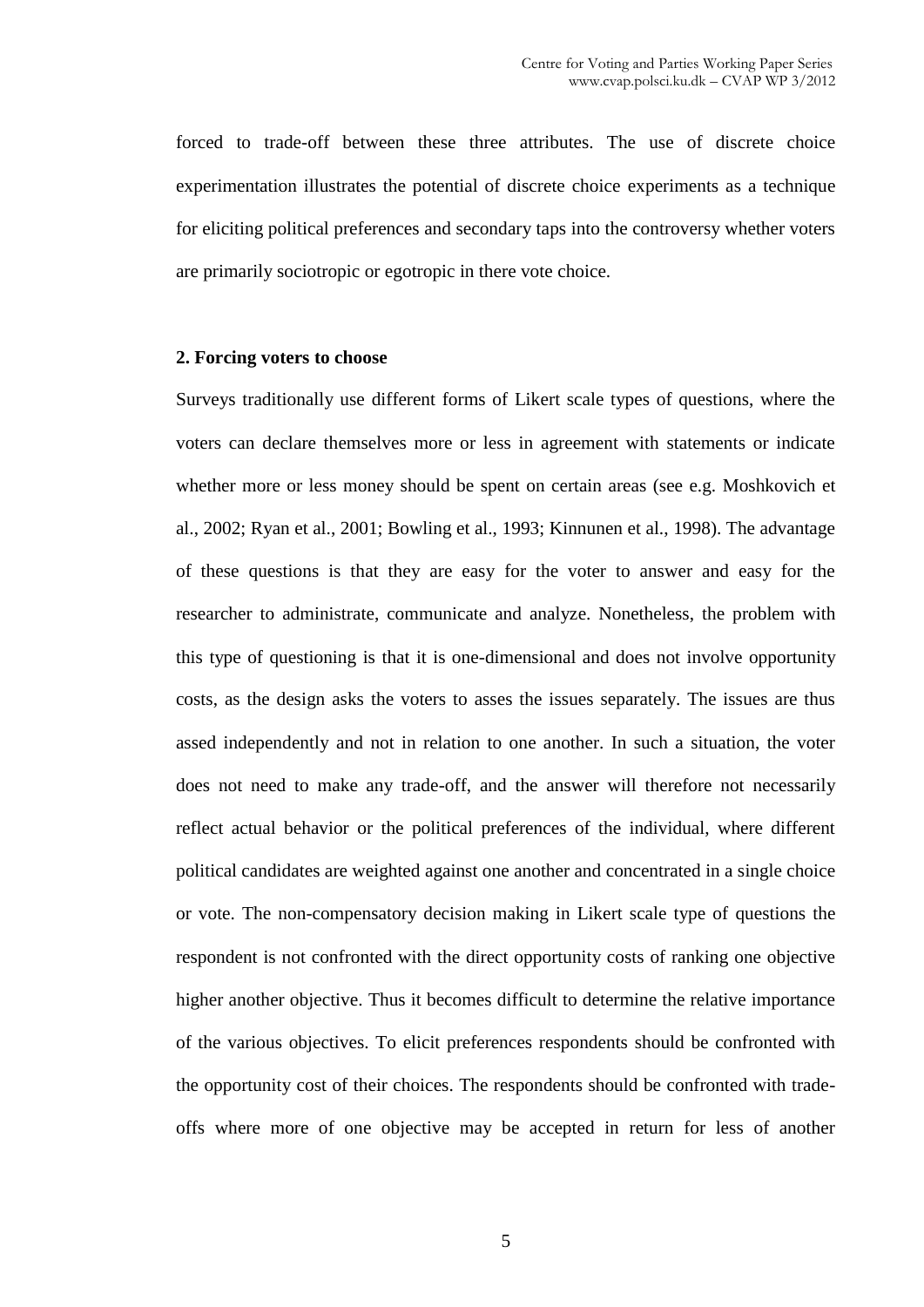following compensatory decision making consistent with economic theory of preferences (e.g. Breivik & Supphellen, 2003; Keeney, 1992; Scott, 2002). Compensatory decision-making involves that the respondent is willing to give up a little of one objective in order to receive a little more of another objective.

One suggested solution to this problem is the use of rankings questions rather than the Likert scale rating questions. One type of ranking question simple ask respondent to rank the alternative by asking them to indicate the most important, second most important etc. (Klein et al., 2004; Vanleeuwen & Mandabach 2002; Russell & Gray, 1994; Maio et al., 1996; McCarty & Shrum, 2000). Another suggested solution is the use of different types of experimental vignettes, where descriptions of concrete situations varies across experimental groups providing an ordinal ranking across individual with respect to the experimental condition (e.g. Atzmuller & Steiner, 2010; Alexander & Becker, 1978). Such frameworks provides us with an ordinal rank of the alternatives and has proven very use full in that aspect as it allows for more differentiation and less end-piling (e.g. agreeing with all items). Thus bringing out more variations than traditional Likert scale rating questions (McCarty & Shrum, 2000; Alexander & Becker, 1978; Alwin & Krosnick, 1985). However ranking are often quite difficult and time-consuming for respondents and demand considerable cognitive skills among the respondents (Alwin & Krosnick, 1978:536). Adding certain values (e.g. money or time) to each rank only add to the difficulty of the ranking task, even through such values would allow measuring the relative importance of each item.

We suggest another approach a ranking method that allows measuring the *relative* importance of each item without adding to the difficulty of the questions – the discrete choice experiments. The main differences between the discrete choice experiments and

6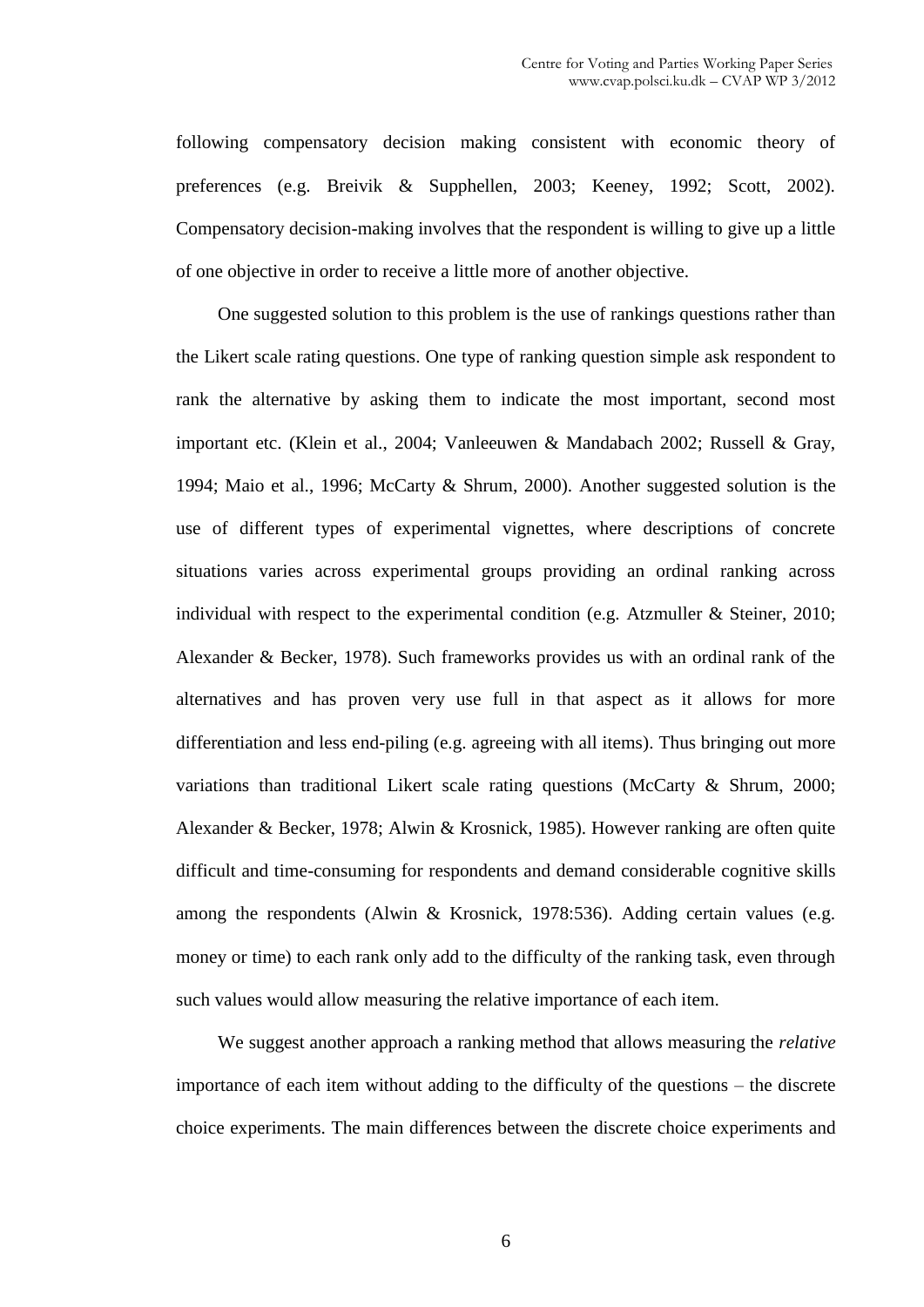the traditional vignettes format is than one of the attributes in the discrete choice is a value (e.g. money) allowing to calculate the relative strengths of the attributes. In other disciplines, discrete choice experimentation has become a standard applied method. The technique was first applied in psychometrics and marketing (Wittink & Cattin, 1989; Johnson, 2007). More recently, it has been applied in transport, environmental and health economics (Bennett & Blamey, 2001; Louviere et al., 2000; Ryan & Gerard, 2003). One recent study applied the technique to elicit the preferences of regional politicians for the reimbursement of hospitals (Bech, 2003). This study found a difference in the ranking of the importance of the attributes using a simple rating method and a discrete choice experiment. In the simple ranking method, hospital treatment quality had top priority; however, when the regional politicians were confronted with direct trade-offs in the discrete choice experiment, budget constraints became the most important attribute (Ibid).

The experiment in this article confronts voters with a situation in which they must choose one of two possible scenarios. The combinations of scenarios are constructed so that there is a trade-off between future prime ministerial candidates, increased personal income and a decrease/increase in unemployment. Table 1 presents an example of the discrete choice question that the voters were confronted with in the experiment.

#### *Table 1 about here*

The three attributes were selected using two criteria. Firstly, the attributes were relevant to the present political discussion at the time of the survey. Secondly, the attributes were selected on the basis of theory of voter behavior. The theory of economic voting is here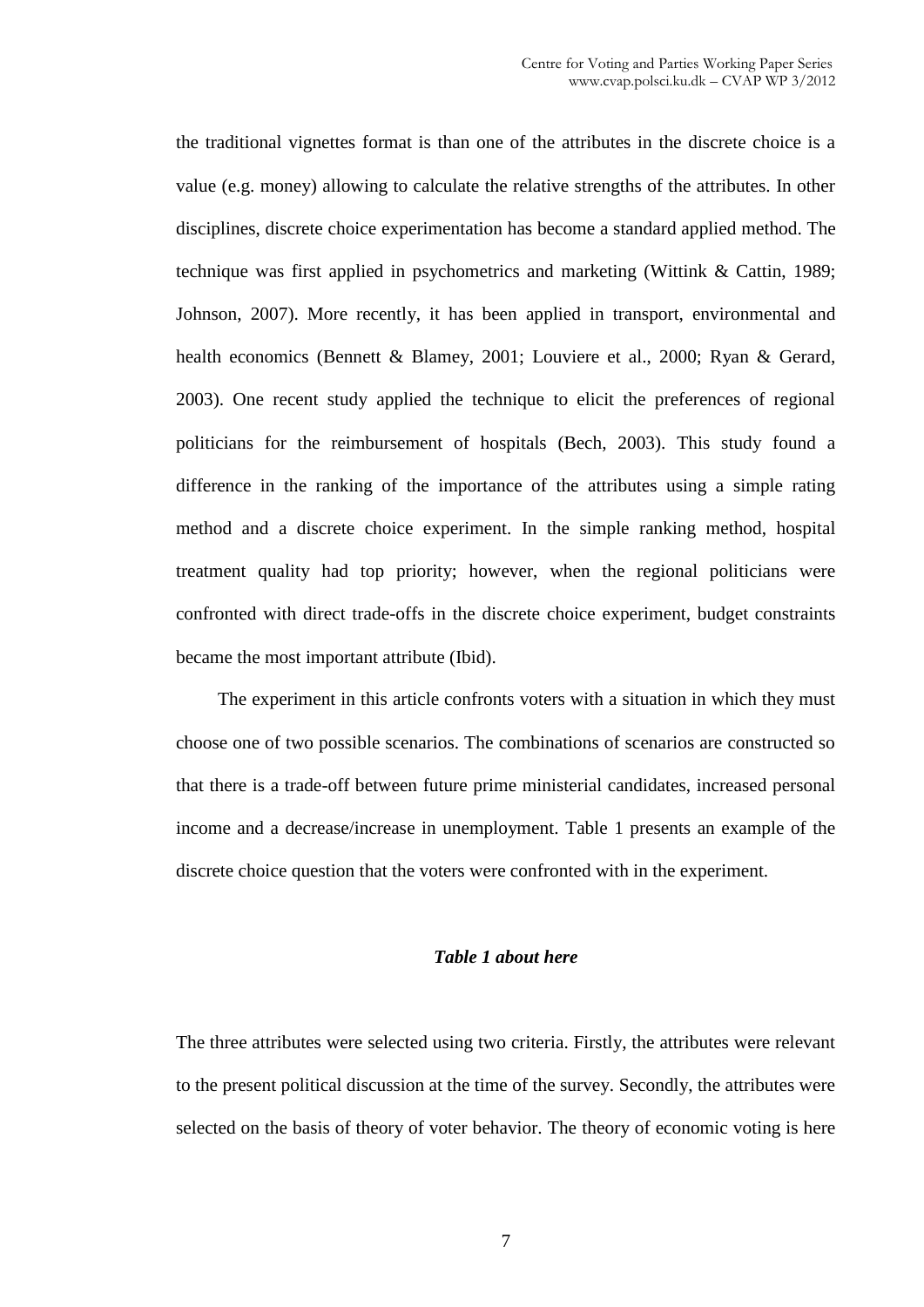used to illustrate the potential of the discrete choice experiment. One of the most challenging controversies in the field of economic voting is determining the extent to which voters rely on sociotropic or egotropic motives when revealing their political preferences. *Economic voting theory* assumes that voters maximize their utility. The theory attempts to explain the political choices made by voters based on their assessment of the national economy and their own personal economic situation (Alvarez et al., 2000; Borre, 1999a; Dorussen & Palmer, 2002; van der Eijk et al., 2006). In this sense economic voting highlights that politics is about trade-offs between various alternatives. When voters decide where to cast their vote, they are trading off between different political accomplishments, future deeds and an assessment of the respective "wrappings" and "messengers". The voters choose the package of political ideas providing the greatest future utility; this is the classic Downsian proximity model of voting (Downs, 1957). *Economic voting* research often assumes that voters hold the government responsibly for the economy. However, there is dispute over whether the national economy or personal finances constitute the most important factor (Dorussen & Palmer, 2002), i.e. are sociotropic motives more important for voters than egotropic motives? From a rational economic approach, voters are egotropically motivated, because they maximize their utility through their personal finances. Nevertheless, numerous studies have revealed that sociotropic motives are more important than egotropic motives (Lewis-Beck & Paldam, 2000; Borre, 1997; 1999).

This article contributes to the discussion of egotropic vs. sociotropic motivation by forcing the respondents to trade-off reduced unemployment for an increase in personal income. The former constitutes an operationalization of the sociotropic motive, whereas the latter is an operationalization of the egotropic motive. In addition to being able to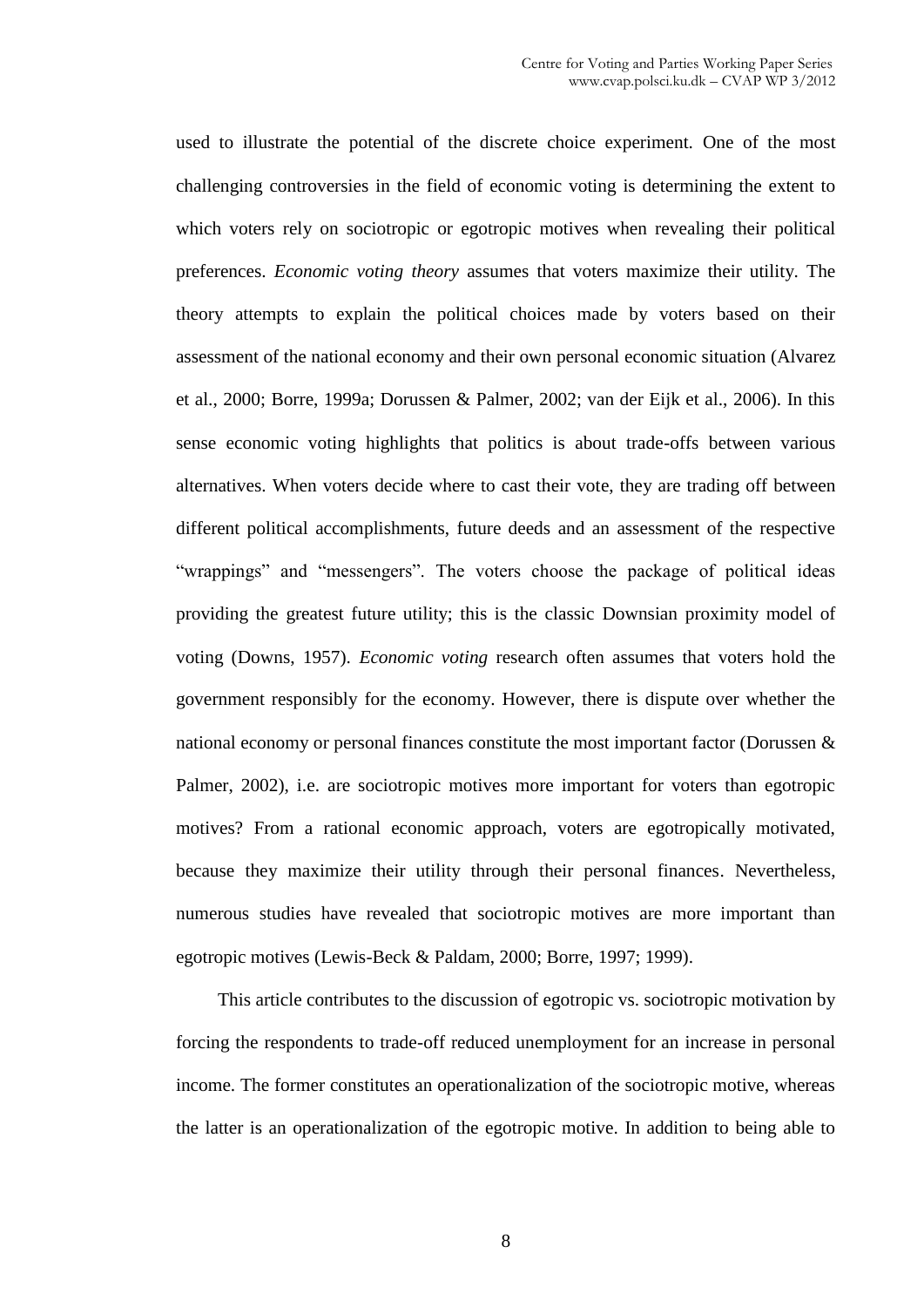estimate whether voters are sociotropic or egotropic, we are also able to measure the relative strength of their preferences.

According to rational economic theory, voters focus on prospective rather retrospective judgment, i.e. voters will be more inclined to support their judgment about what optimizes their future utility rather than punishing or rewarding past accomplishments, as the utility of such achievements has already been enjoyed. Judgments supported by retrospective assessments will be of limited use when assessing future utility (Borre, 2003: 322) and are therefore only an imperfect signal for future performance (Lewis-Beck & Paldam, 2000; Alvarez et al., 2000). This analysis implicitly assumes that voters perform prospective assessments. Respondents are asked to assess future scenarios in which different candidates for prime minister are associated with different levels of other attributes

#### **3. Discrete choice experiments**

Discrete choice is a stated preference technique in which each respondent, presented with multiple pairs of hypothetical scenarios, is asked to choose the preferred option. The scenarios are composed of a number of attributes, with scenarios differing on at least one of the attribute levels. The technique is different from the revealed preference technique, which monitors actual choices. The benefit of the stated preference method is that the researcher can control the attributes and attribute levels. For revealed choices, the attributes and attributes levels are commonly correlated; often with so high correlation that it becomes difficult to disentangle the effect of each of the attributes to the choice of the voter.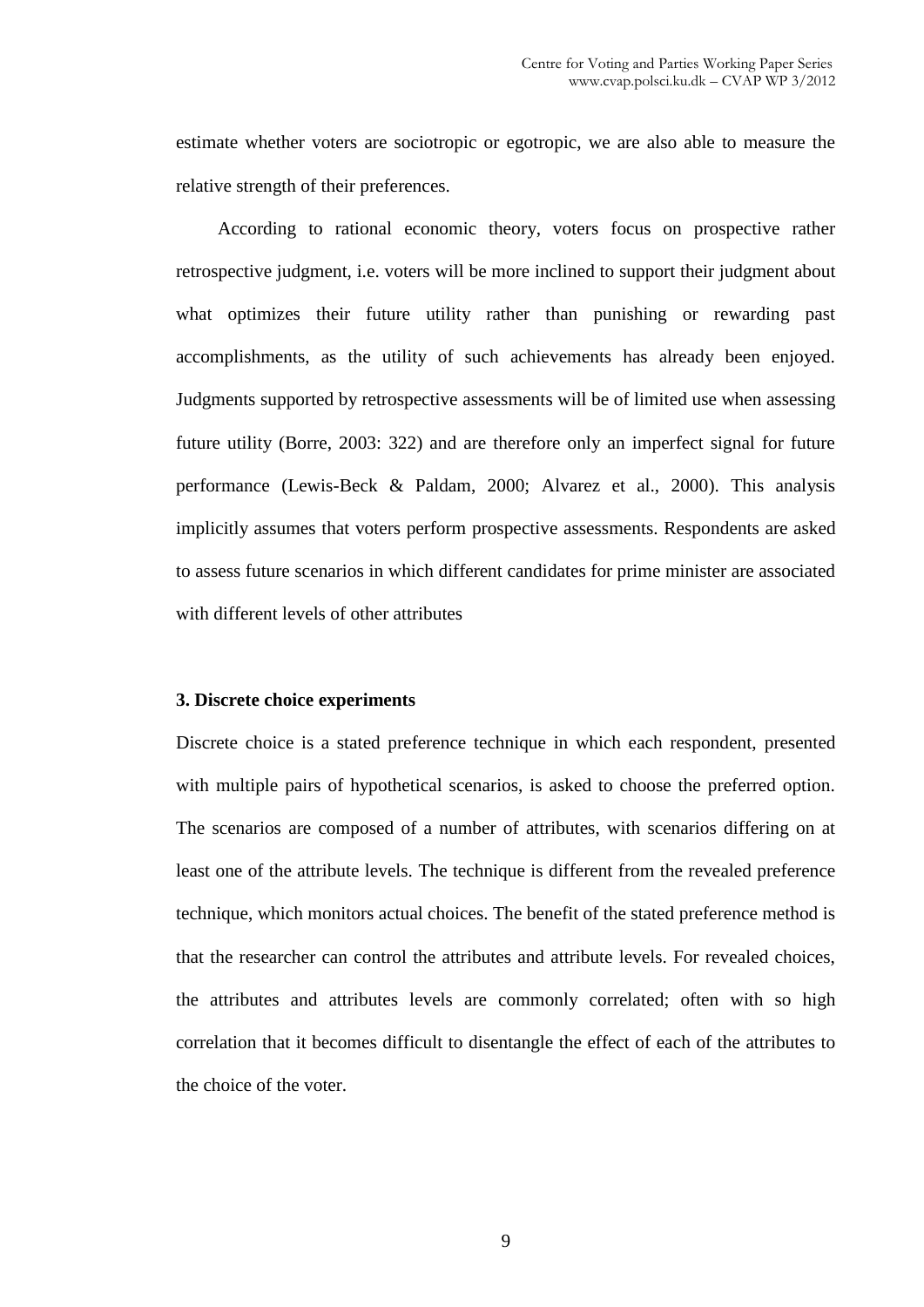The respondents in a discrete choice experiment must choose between various hypothetical alternatives. These choices allow for estimates of the underlying utility function of the voters. The idea behind the pair-wise comparison in the discrete choice experiment is that the voters can more easily choose between two scenarios than specifying the utility of e.g. the weight attached to each of the attributes. The estimated utility function indicates the specific weight a voter attaches to each of the attributes included in the survey. Furthermore by asking respondents to make binary comparisons regarding bundles of attributes rather than asking a series of distinct questions about each of the individual attributes one not only gains statistical efficiency but it also makes the task cognitively easier for the respondent.

This discrete choice experiment includes three attributes: increasing monthly personal salary (500 DKK (65 $\epsilon$ ), 1,000 DKK (134 $\epsilon$ ) or 5,000 DKK (671 $\epsilon$ )<sup>1</sup>), a change in unemployment (increasing or decreasing) and who will be prime minister (Lykketoft or Rasmussen<sup>2</sup>). The voter must choose between one of two compared scenarios (scenario A or B), each consisting of a combination of the three attributes. Combinations of the three attributes with the different values for the attribute levels provide a total of 12 different scenarios (3 x 2 x 2 = 12). The 12 scenarios provide 66 possible pair-wise comparisons  $(11+10+9+8+7+6+5+4+3+2+1 = 66)$ . Since confronting a voter with all 66 pair-wise combinations is unrealistic, the number of combinations has been reduced in the actual survey interview. Applying a fractional-factorial experimental design, the number of comparisons is reduced without losing the possibility to estimate the main effects in the design, i.e. the main effects of the

 $\overline{a}$ 

 $1$  The monthly personal salary (before taxation) among the respondents was approximately 30.000 DKK (app. 4,000€).

 $2 \text{ Rasmussen (Venstre/Liberals, a right-of-centre party)}$  was the incumbent prime minister, whereas

Lykketoft (Social Democrats) was the challenger to the office.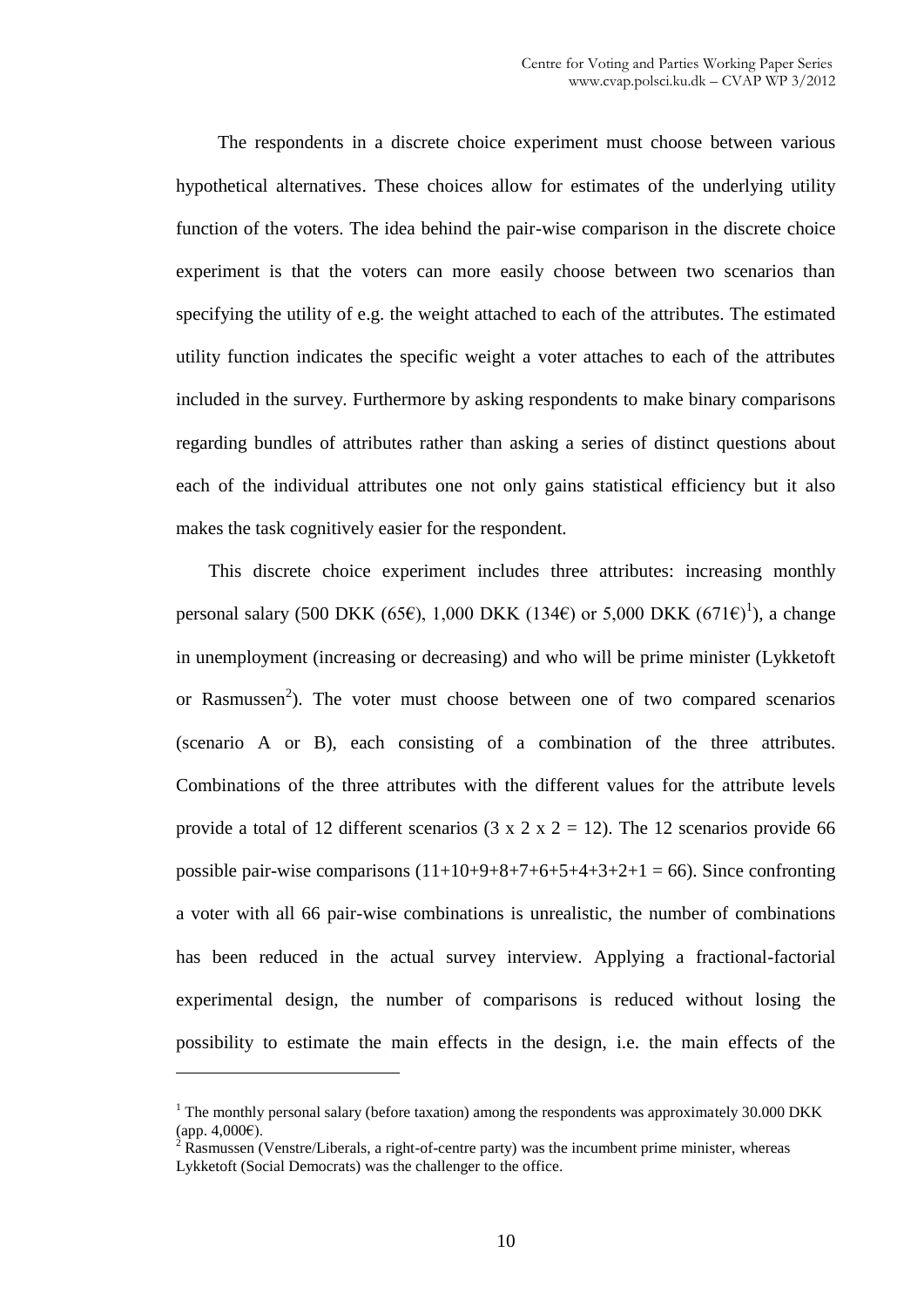attributes, but some of the interactive effects between attributes may not be estimated as would be the case in a full factorial design. However, these effects often account for very little of the explanatory power, if significant at all (Louviere et al., 2000). The reduction is performed in a manner in which the attributes remain statistically independent, i.e. orthogonal to each other and thus uncorrelated. The design was performed using SAS's 'Choiceeff' macro, which maximizes the geometric mean of the eigenvalues of the matrix (i.e. D-efficiency, see Kuhfeld, 2005). This procedure reduces the 66 comparisons to 12, providing sufficient degrees of freedom to estimate the main effects with as little correlation between attributes as possible. The advantage provided by the fractional-factorial design is that it becomes possible to apply the design in a survey interview without having to confront respondents with unrealistic numbers of comparisons. Finally, it must be noted that the fractional-factorial design compared to a full design does not allow for estimating inconsistent choices, which would have allowed to e.g. identifying "random picking" in the response patterns.

The survey applying the discrete choice experiment was carried out using CATI with 2,000 representative Danish voters who had completed the survey in January and February 2005 with a response rate of 42 (AAPOR response rate 1). See Hansen (2007a; 2007b) for more information on the survey. The experimental design makes it possible to further reduce the numbers of pair-wise comparisons given to each respondent, as the 2,000 respondents in the survey are divided into four random groups of 500 respondents. Each of the four groups is given three pair-wise comparisons. In this manner, the 12 pair-wise comparisons are covered without excessively burdening each respondent.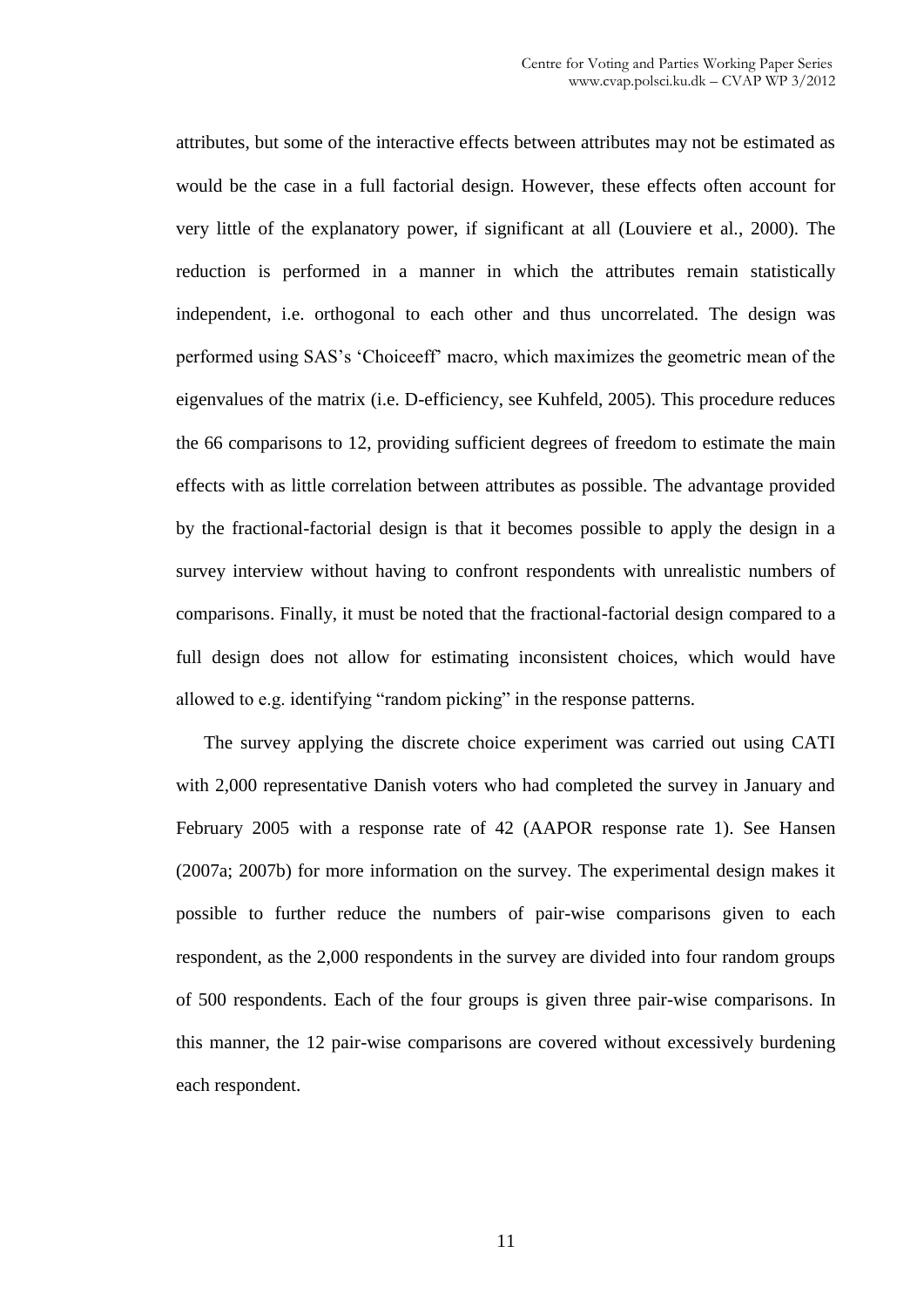#### **4. Estimates using discrete choice experiment data**

Respondents are assumed to choose the preferred future scenario based on their preferences for the attribute levels specific to each scenario. The choice between the pair-wise set of scenarios is assumed to be determined by the respondents' subjective valuations of the attributes. Each scenario is characterized by three attributes in which  $X=(x_1,x_2,x_3)$ , where  $x_1, x_2, x_3$  refers to the level of the constituent attributes. It is assumed that the utility  $U[X(x_1,x_2,x_3)]$  is additive separable in X. Facing the choice between two scenarios, respondent *n* chooses scenario *i* over *j* if

$$
[1] \qquad U(X^i, Z_j) > U(X^j, Z_j)
$$

Where  $U(j)$  represents the individual's indirect utility function,  $X^i$  and  $X^j$ are the utility-bearing attributes for each of the scenarios, and  $Z_n$  is the  $n^{th}$   $(n=1,...N)$ respondent's characteristics (tastes) influencing the choice of scenario. Since only the individual knows his/her true preferences, a random component of utility accounts for the inability of the analyst to accurately observe the individual's behavior (McFadden, 1974). Within a random utility model (RUM), the respondents will choose *i* over *j* if:

$$
V(X^i, Z_n) + \varepsilon_n^i > V(X^j, Z_n) + \varepsilon_n^j
$$

where  $V(X^i, Z_n)$  is the observable part of the individuals' utility function, whereas  $\varepsilon$  is a randomly distributed component which is unobservable to the researcher.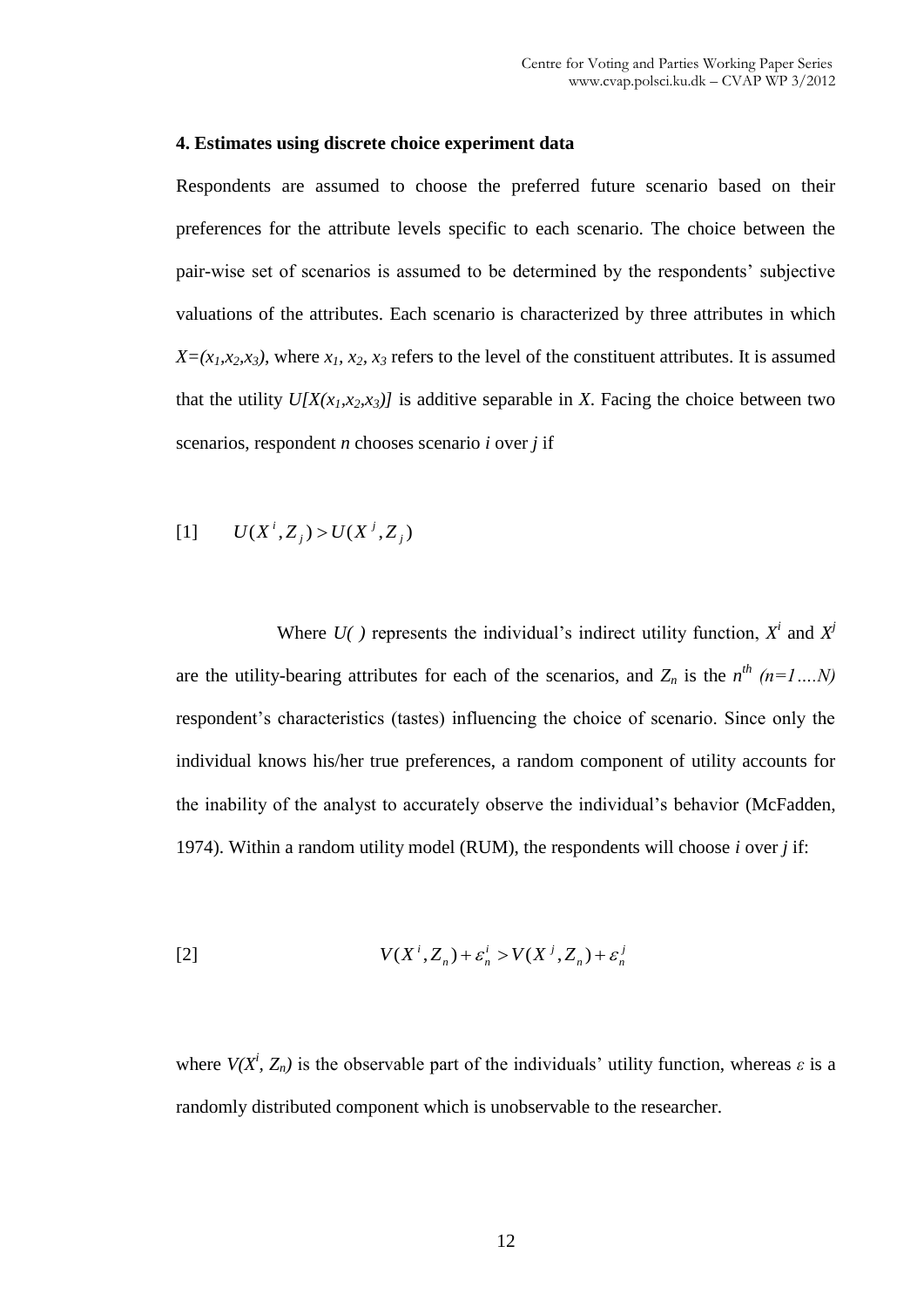Using the discrete choice method, we will be unable to observe the utility directly; we can only observe the scenario preferred by the respondent. The probability that the respondent will choose A over B is therefore given as

$$
[3] Pin = Prob[U(Xi, Zn) > U(Xj, Zn)] = Prob[(\varepsilonnj - \varepsilonni) < (V(Xi, Zn) - V(Xj, Zn))]
$$

The probability  $(P_{in})$  that respondent *n* will choose scenario *i* is the limit of the proportion of times that we would observe a respondent facing the same scenarios as respondent *n*, and with the same values of observed utility for each scenario, to choose scenario *i*. The appropriate form for the cumulative distribution of  $(\varepsilon_n^j - \varepsilon_n^j)$ *n j*  $\varepsilon_n^j - \varepsilon_n^i$ ) defines the appropriate estimation technique for the specification of the utility difference (Train, 1986). Assuming an Independent and Identically Distributed (IID) extreme type I distribution, a logit model is used to estimate the respondents' trade-offs between the attributes and the relative importance of each attribute, meaning that the probability for choosing alternative *i* becomes

[4] 
$$
P_{ni} = \frac{e^{\beta' X_{ni}}}{\sum_{j} e^{\beta' X_{nj}}}
$$

which is the familiar standard logit specification where  $\beta$  is the parameter describing the importance of the *X* attributes. The logit model is easily estimated because of its closedform expression of the choice probabilities, which conversely imposes several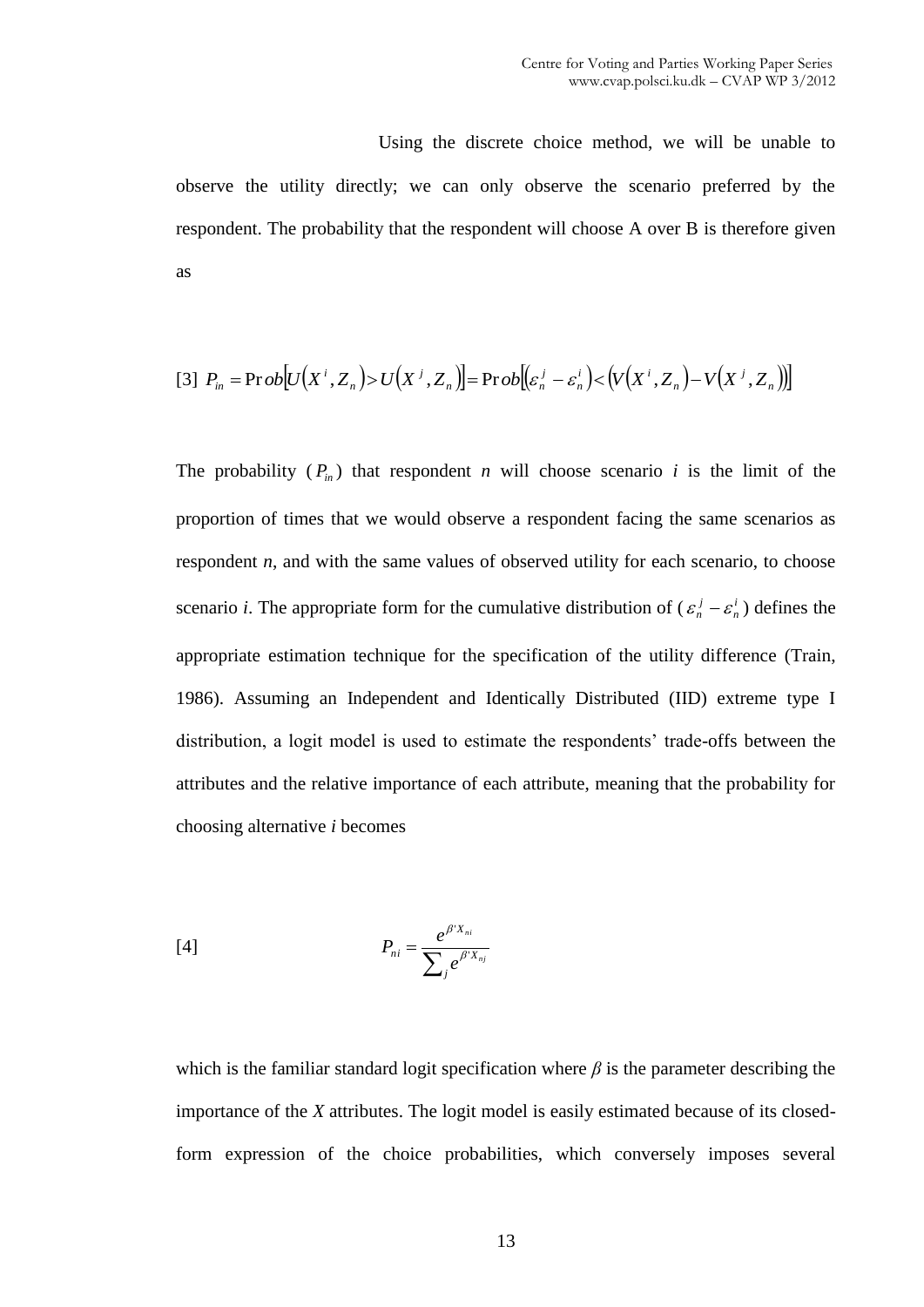restrictions. During the last two decades, more general models capable of avoiding some of these restrictions have been developed, including the random parameter logit (RPL) (McFadden & Train, 2000; Train, 2003). RPL circumvents a number of the limitations of the standard logit model by allowing for random taste variation, correlation within subjects over repeated choice sets, and unrestricted substitution patterns. The key feature of an RPL model is that it allows for variation in the attribute values between individuals. Hence, instead of setting the parameters as fixed, the parameters are allowed to vary between individuals in the population with density *f(β|θ)*. The estimation procedure delivers *θ*, which represents the distribution chosen to model tastes. Given an RPL specification, the researcher does not know the value of  $\beta_n$ or  $\varepsilon_{in}$ . If  $\beta_n$  were known to take the value  $\beta$ , the probability that respondent *n* chooses alternative *i* would be specified by the standard logit [4]. Since the researcher does not observe the actual tastes of the individuals, the probability becomes the integral of *Pni* over all possible values of *β*, as weighted by the density chosen (the standard normal distribution is the most commonly applied distribution in RPL models). The unconditional choice probability that individual *n* chooses alternative *i* in choice set *t* therefore becomes the integral of the logit specification of all the possible values of *β*

$$
P_{nii}(\theta) = \int L_{nii} f(\beta \mid \theta) d\beta
$$

Assuming a linear additive utility function, our RPL model becomes

$$
U_{njt} = \beta_0 + \beta'_n X_{nit} + \varphi' Z_n X_{nit} + \varepsilon_{nit}
$$
  
=  $\beta_0 + (b' + s'\eta_n)X_{nit} + \varphi' Z_n X_{nit} + \varepsilon_{nit}$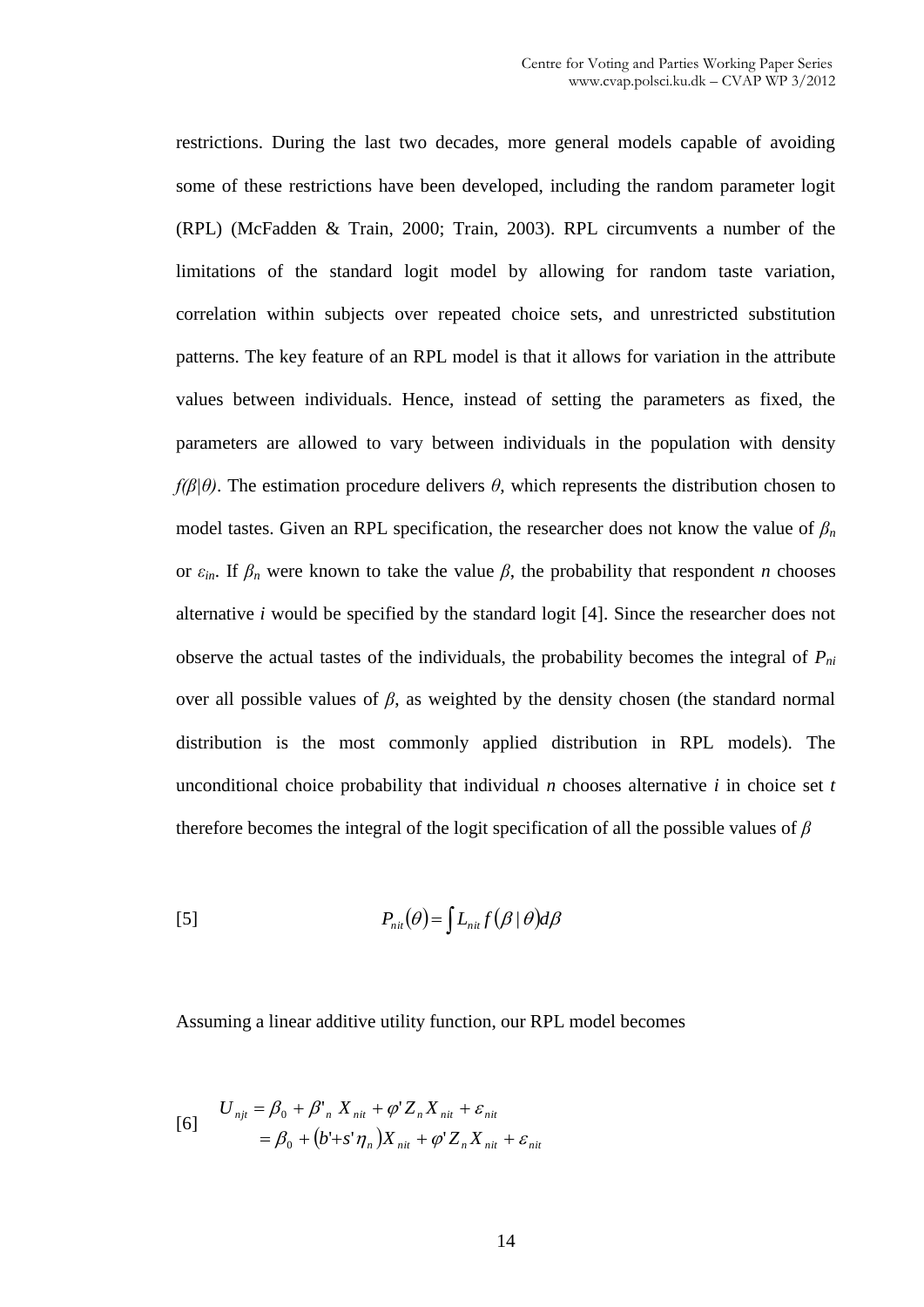where *b* is the mean parameter for the attributes  $(X)$ , and  $s'\eta_n$  are the independent random deviates representing the person's taste relative to the average tastes in the population in addition to the person-specific interaction variables  $(Z_n X_{nit})$ .  $\eta_n$  represents the preference heterogeneity in the coefficients that is assumed to have some specific distribution. In this study,  $\eta$  is assumed to be standard normal distributed. All three attribute parameters are assumed to be random and normally distributed, implying that *β~N(b, s<sup>2</sup> )*.

With the density of  $\beta$  specified to be normal with mean *b* and covariance *W*, the choice probability under the density becomes, see Train (2003)

$$
[7] \qquad P_{ni}(\theta) = \int \left(\frac{e^{\beta'X_{ni}}}{\sum_{j} e^{\beta'X_{nj}}}\right) \phi(\beta \mid b, W) d\beta
$$

The estimations of the standard logit and the RPL model were carried out using STATA version 10.

#### **5. Results**

#### **5.1 The trade-off between salary, unemployment and choice of prime minister**

Initial analysis of the pair-wise comparisons of the respective scenarios is provided in Table 2. Table 2 shows all of the pair-wise choices which the voters were confronted with in the discrete choice experiment. The percentages show the proportions of voters choosing the one particular scenario over the other.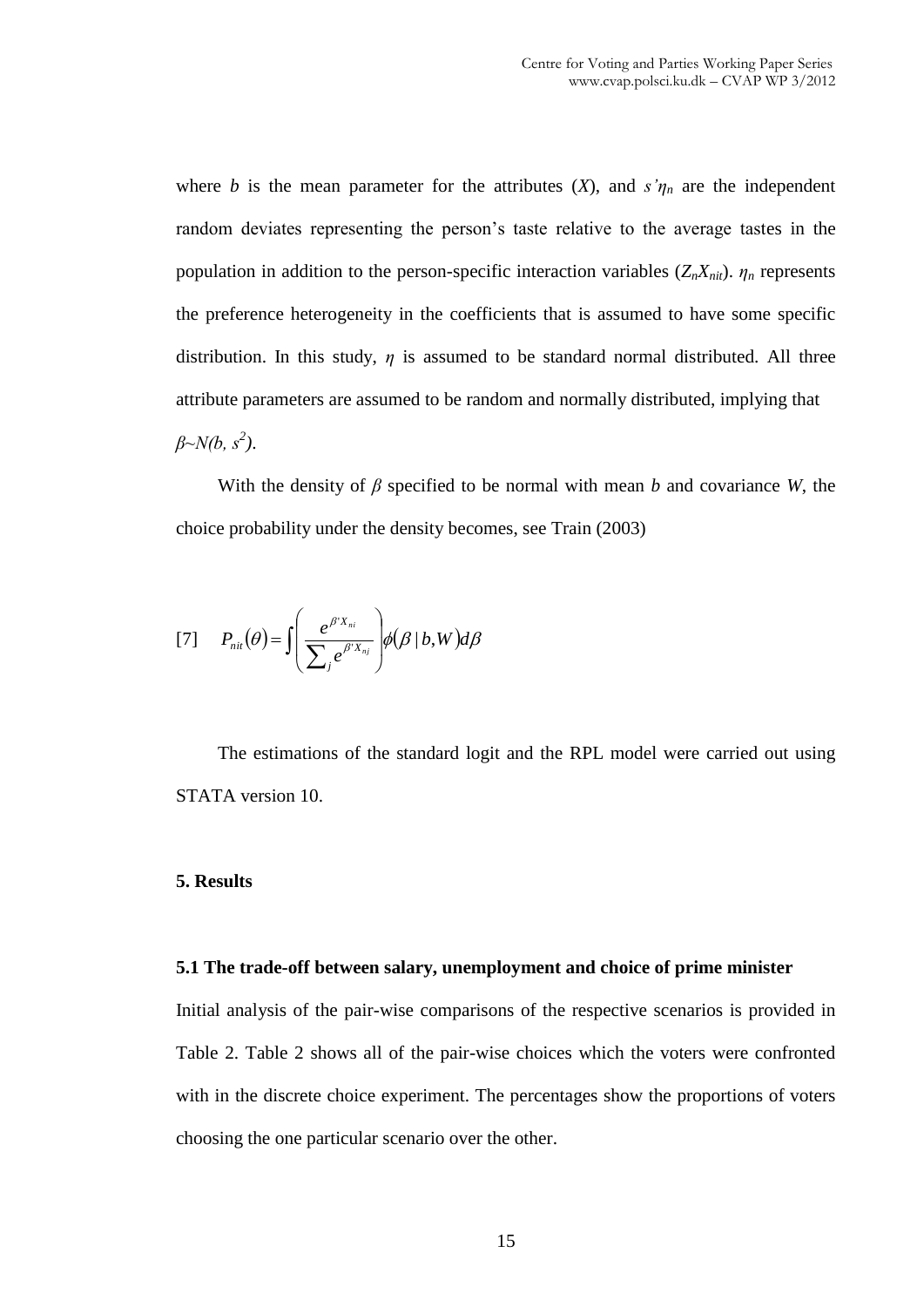#### *Table 2 about here*

The first row (choice 1.1) reveals that 85% of the voters prefer scenario A (500 DKK salary increase, decreasing unemployment and Rasmussen as prime minister) over scenario B (5,000 DKK salary increase, increasing unemployment and Lykketoft as prime minister). The last row (choice 12.3) shows that 25% prefer Scenario B (500 DKK salary increase, increasing employment and Rasmussen as prime minister) over scenario B (5,000 DKK salary increase, decreasing unemployment and Lykketoft as prime minister). The proportion as such does not tell why the respondents choose one scenario over the other. Is it because of the salary, unemployment or choice of prime minister? By comparing the two pair-wise choices (e.g. choice 1.1 and 12.3), one gets an indication of the importance of the attributes. The two pair-wise choices mentioned only deviate on one single value of the attribute: unemployment. Thus, the proportionate difference can be ascribed to the change of unemployment. A change in unemployment – from decreasing to increasing – shifts  $60$  percentage points (85%) minus 25%). Comparing choice 2.2 with 11.2 shows a 58 percentage point reallocation, and comparing choice 5.2 with 7.1 shows a 52 percentage points reallocation caused by the change in unemployment from decreasing to increasing. This provides the preliminary conclusion that unemployment is an important attribute when voters choose between scenarios.

By comparing choice 4.1 with 11.2, the effect of a salary increase can be identified, as the levels of all of the other attributes are constant. This comparison shows that a 4,500 DKK salary increase (change from 500 DKK to 5,000 DKK) only provides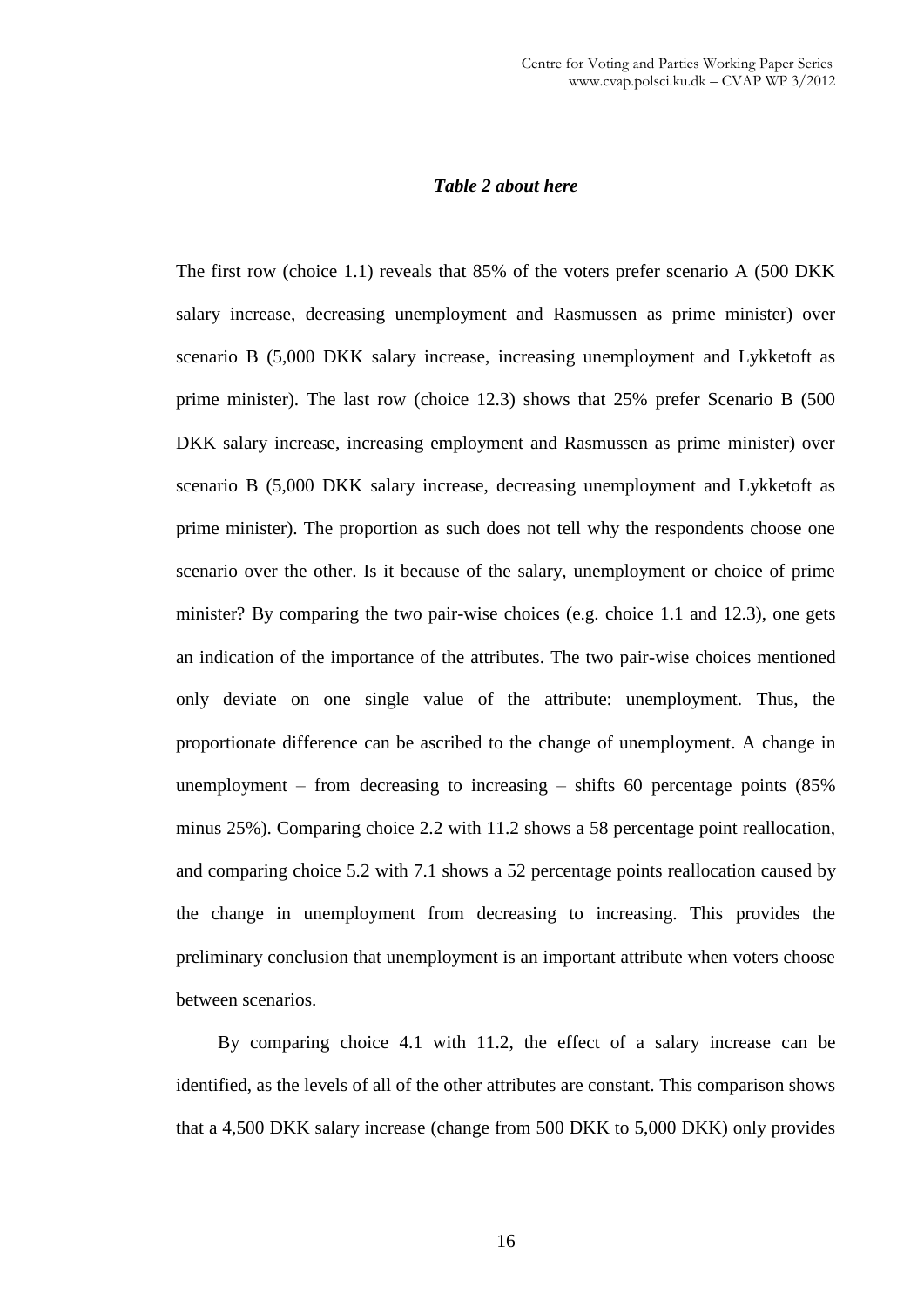a change of four percentage points (from 14% to 18%); comparing 5.4 with 9.3 shows an effect of 5 percentage points from a 500 DKK salary increase; whereas a comparison of 7.1 and 11.2 provides an effect of -3 percentage points change from a 4,000 DKK salary increase. Thus, the salary plays a much smaller and inconsistent role when the voters decide which scenario to choose compared to the attribute of unemployment.

Finally, comparison can be made to isolate the effect of the choice of prime minister. A comparison of choice 6.3 with 11.2 shows that the Lykketoft scenario is supported by 78% of the voters, whereas the scenario with Rasmussen is supported by 86%. Comparing choice 2.2 with 8.2 shows nine percentage points in favor of Rasmussen. That is a scenario with Rasmussen as prime minister is supported by eight and nine percentage points more compared to a scenario consisting of Lykketoft *ceteris paribus*.

The preliminary conclusion drawn from these bivariat comparisons is that the voters largely attach a high utility weight to reducing unemployment, care somewhat about who will be prime minister, and ascribe very little utility to an increase in their personal salary. In this sense, the voters seem quite sociotropic regarding their utility and much less egotropical. The utility of the sociotropic attribute of decreasing unemployment is also much stronger than the utility of the choice for prime minister.

#### **5.2 Voters' trade-off in a multivariate analysis**

The previous analyses only apply bivariate analyses that do not account for the variation across all combinations of attribute levels. To obtain a more comprehensive picture of the various trade-offs and their relative weight, a logistical regression is applied as described in a previous section. The voters' choices for each pair-wise comparison are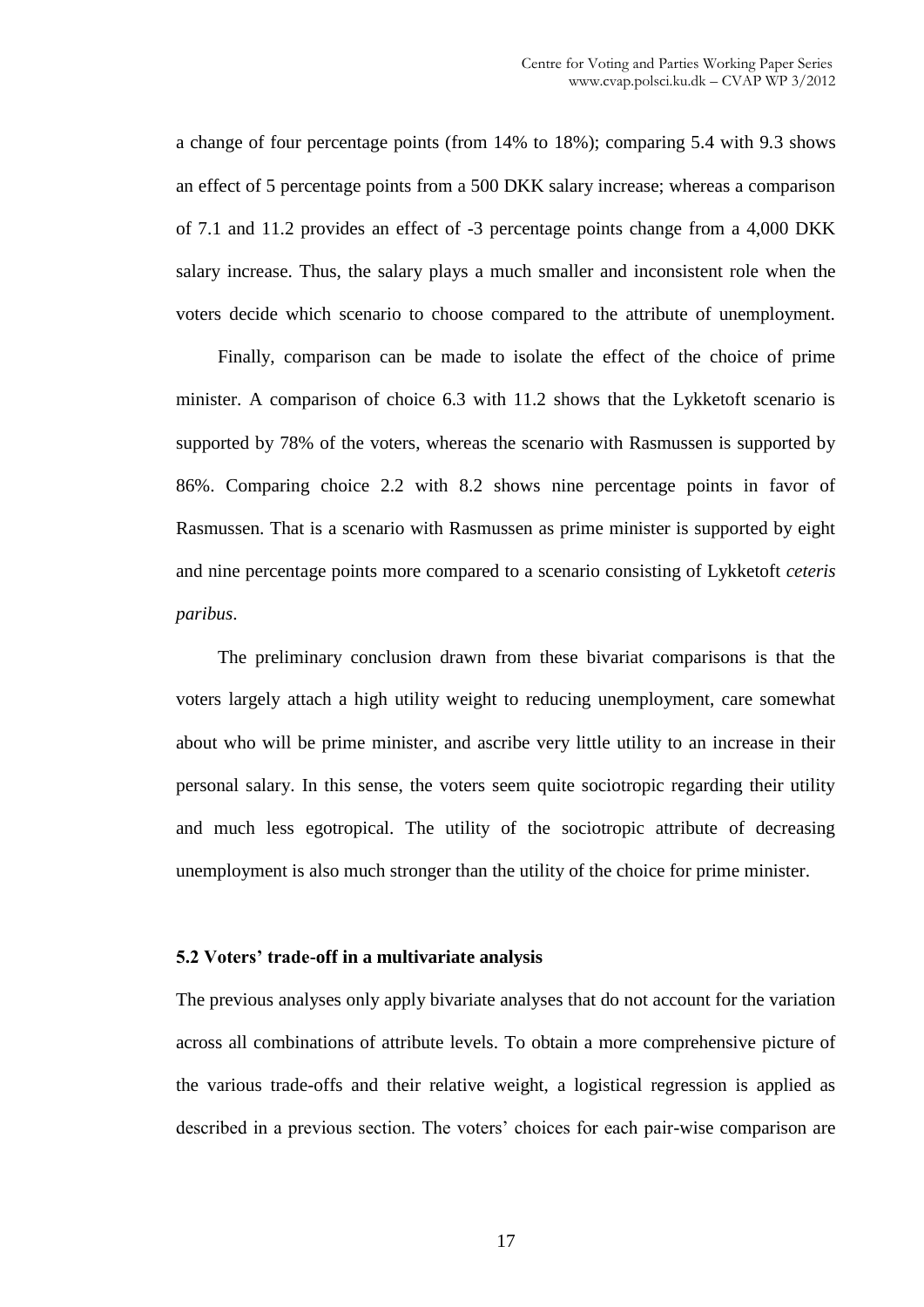entered in the regression as the dependent variable. The dependent variable is coded '0' if scenario A is preferred and '1' if B scenario is preferred. The explanatory variables are the levels of the attributes in the given pair-wise comparison, i.e. the values of the three attributes: salary, unemployment and prime minister. Unemployment is included as a dummy variable with decreasing unemployment as 1, and 0 otherwise. Prime minister is included as a dummy with Rasmussen as 1, and 0 otherwise. Salary is included as a continuous variable with the actual valued presented divided by 1000. Table 3 reports the result of the regression applied to the entire dataset.

#### *Table 3 about here*

The coefficients from the logistical regression show whether a change in an attribute has a positive or negative impact on the voters' utility. A positive coefficient indicates that an increase in this attribute increases utility; and negative vice versa. Thus, coefficients also indicate the likelihood of the voter choosing a scenario with certain combinations of attribute levels; the greater the coefficients, the greater the impact of the attribute on the voters' utility. As seen in Table 3, all three attributes have a positive impact on utility, e.g. salary increase improves the voters' utility. With the exception of the coefficient for salary increase, all of the coefficients are statistically significant, i.e. salary does not have a significant impact on the voters' choice of scenario. Thus, the general picture is that an increase in personal salary does not move voters between the scenarios. Political campaigning with a focus on salary – e.g. tax cuts – tend in this case – and compared to the other two attributes – not to influence the voters' choice. Nevertheless, this conclusion only applies in comparison to the two other attributes and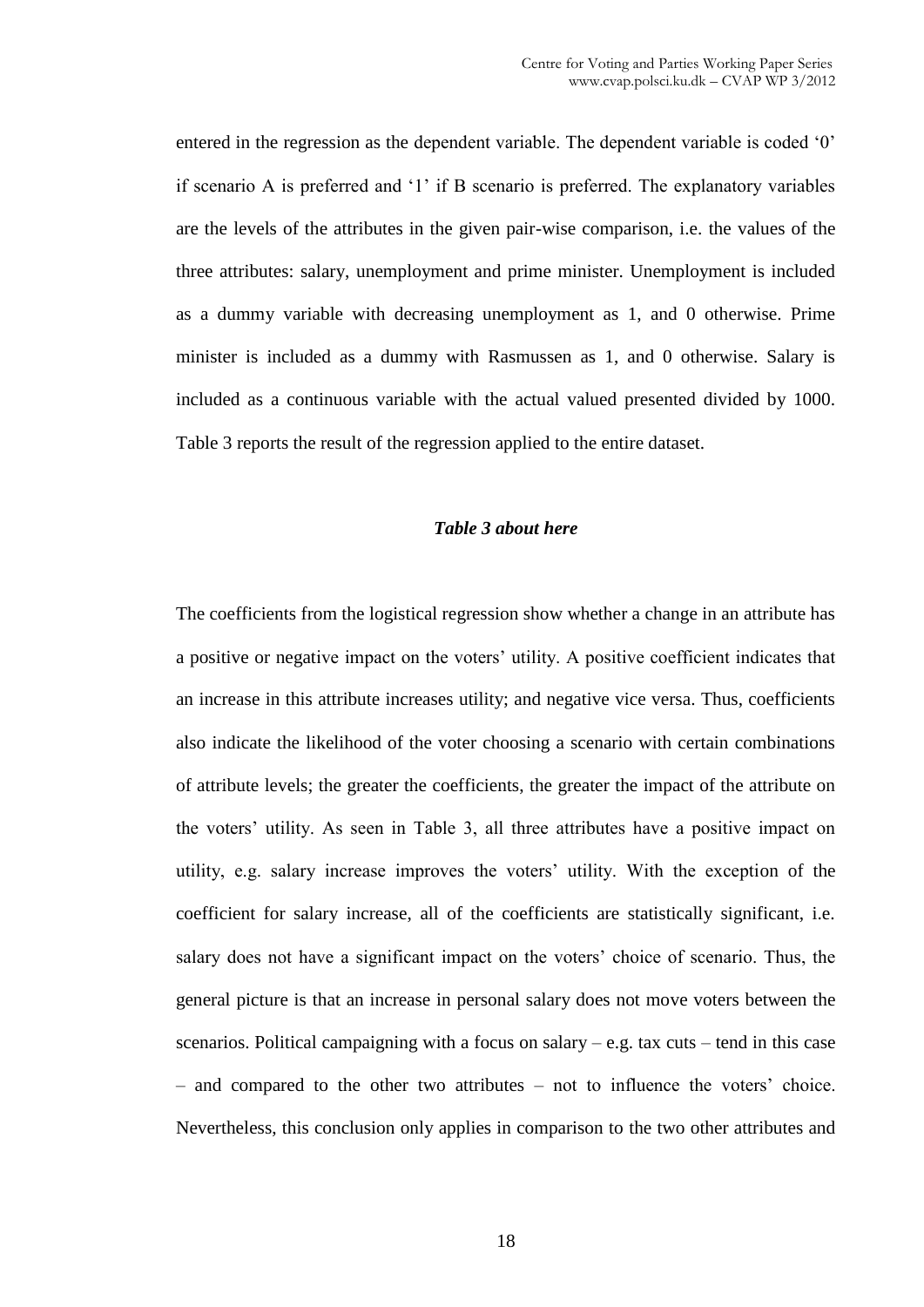within the interval of a monthly salary increase of 500 and 5,000 DKK. Salary may have had an effect if it was compared to other attributes.

One way to provide a comparable measure is to estimate the *Utility Importance Score* (UIS), which is a regularly applied measure in marketing. UIS is calculated as the relative share of the attributes in the total variance in the utility function. Firstly, the utility for each of the attribute levels is calculated, then the distance between the lowest utility  $(U_L^i)$  and the highest utility  $(U_H^i)$  for the levels of the attribute *i* is calculated.

Secondly, the sum of these distances across attributes is calculated as  $\sum_{i=1}^{n} (U_H^i - U_L^i)$ .  $\sum^I \left( U^i_{\,H} \right)$ *i i*  $\left(U^i_{\,H} - U^i_{\,L}\right)$ 1 .

Finally, UIS is calculated as 
$$
\left\langle U^i_H - U^i_L \right\rangle / \sum_{i=1}^I \left( U^i_H - U^i_L \right)
$$
. UIS has values between 0 and 1.

By multiplying the UIS by 100, the UIS can be interpreted as a percentage, i.e. the percent of the total variation in utility that can be ascribed to attribute *i*. A high UIS value for attribute *i* indicates that much of the total utility can be accounted for by attribute *i*. In other words, high UIS indicates that the voter places more weight to that attribute in comparison to the other attributes included. The model indicates that 82% of the variation in the utility of the voters can be accounted for by the unemployment attribute, whereas prime minister accounts for 15% and salary only 3%. This once again allows us to conclude that the unemployment factor (i.e. the sociotropic factor) is the important determinant for voters, followed by choice of prime minister, leaving salary (the egotropic factor) almost without influence. The strong sociotropic preference for the general decrease in unemployment could also be interpreted as a strong, risk-adverse choice. In other words, the voters do not want to gamble with the likelihood of being unemployed, despite receiving a considerable salary increase. The combined effect of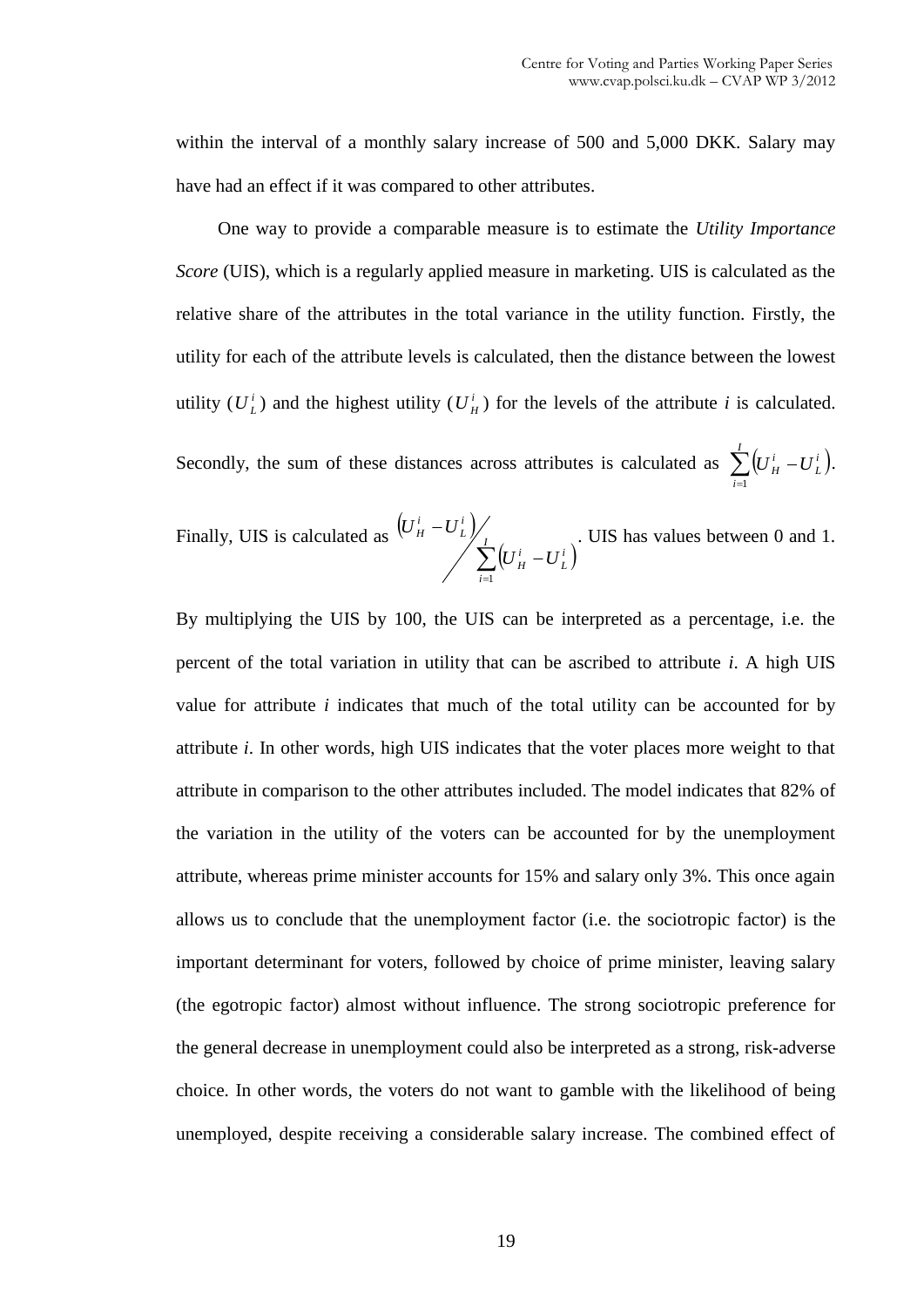risk adverseness and sociotropicalness is likely provides the strong determinant of the unemployment factor when voters choose between scenarios.

#### **5.3 Sub group analysis**

 $\overline{a}$ 

It would appear as though an increase in disposable personal income does not affect the choice of the scenario. However, only analyses on the aggregate level have been conducted thus far without controlling for other variables, and it is likely that there will be heterogeneous preferences in the population. To analyze this, the same regression is conducted as above, though this time the model includes interaction variables with a number of sociodemographic, and political predisposition variables,  $Z_n$ , is included<sup>3</sup>. Table 4 shows seven regression models, adding more control variables in a stepwise procedure.

#### *Table 4 about here*

The interaction variables are to be interpreted as differences from the main effects estimated by the three main coefficients. In Model 1, including the respondents' political predisposition on a scale from 0 (left wing) to 10 (right wing), two of the interaction effects are significant. The more to the right wing a respondent is, the less weight they attach to unemployment, as the interaction term is negative, which must be compared to the positive main effect. The more to the right wing a respondent is, the

 $3$  Since the respondents' characteristics do not vary across scenarios, they can only enter the model if they are specified in ways that create differences in utility over alternatives. The respondents' characteristics therefore interact with the attributes that vary across the alternatives.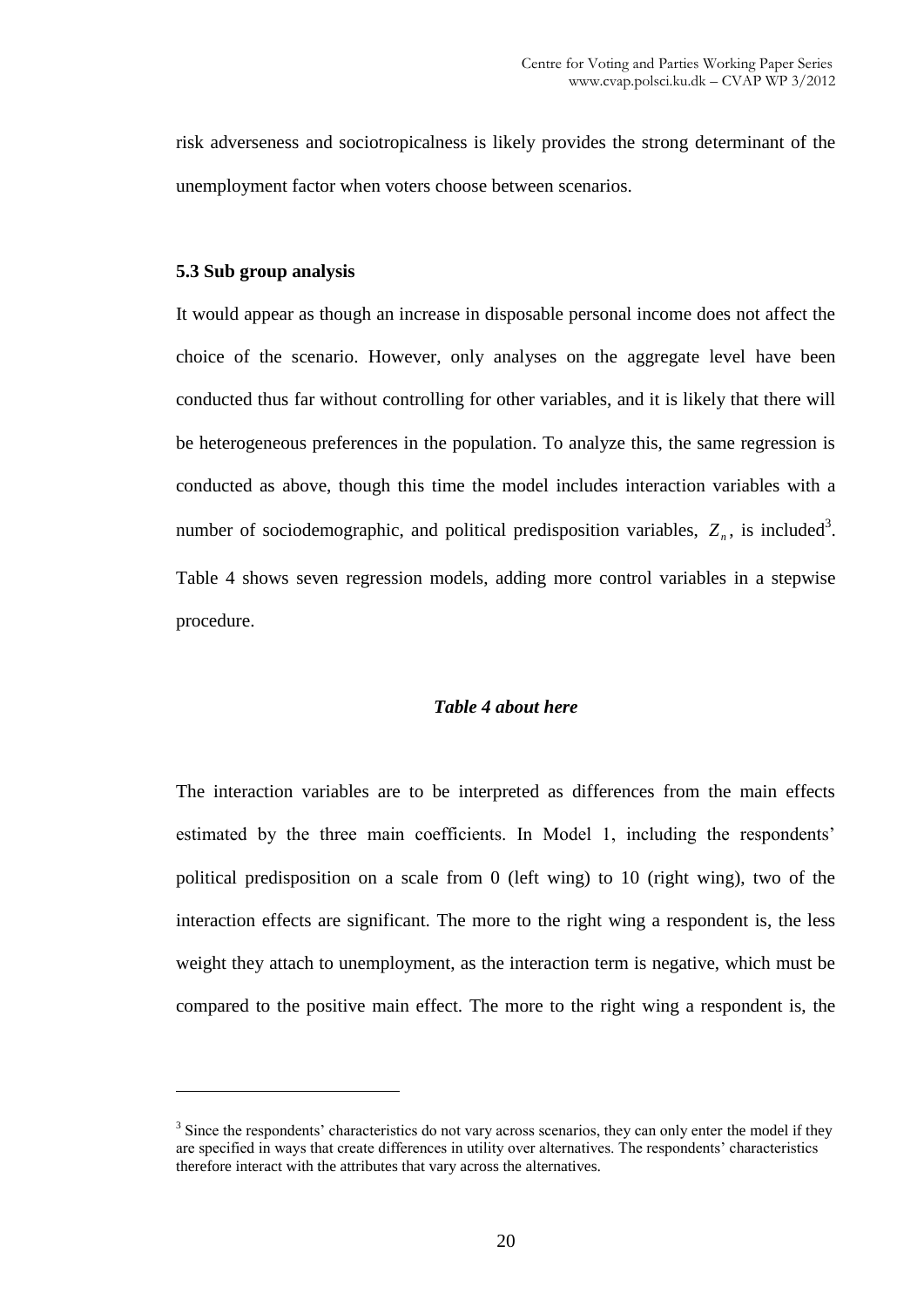more they prefer the right-of-centre prime minister (Rasmussen), e.g. respondents providing a predisposition score equal to 5 on the left-right scale prefer Rasmussen<sup>4</sup>.

Model 2 show that females do not have significantly different preferences to males, with the exception of the choice for prime minister, where preference for Rasmussen as prime minister is significant less. Model 3 indicates that respondents with a higher income attach greater value to unemployment and Rasmussen as prime minister than the average respondent. Model 4 reveals that respondents with a high school diploma have a greater preference for increased salary and less preference for Rasmussen as prime minister than the average respondent. Model 5 reveals that age is significant, i.e. as age increases, so does the weight attached to increased salary, whereas less emphasis is placed on reducing unemployment, and support for Rasmussen increases with age. Model 6 shows that respondents employed in the private sector attach greater weight to reducing unemployment and prefer Rasmussen as prime minister. Model 7 includes all of the interaction terms and shows, firstly, that most of the significant variables from the previous six models are also significant in the full model; secondly, that the signs of the significant coefficients are consistent across models; and finally, that all of the coefficients for the main effects are significant.

#### **5.4 Random parameter logit model**

 $\overline{a}$ 

Another way of taking preference heterogeneity into account rather than using predefined subgroups is to apply the RPL model, which in addition to the mean will

 $4$  The utility of Rasmussen for an individual responding 5 on the predisposition scale is equal to U(Rasmussen|predisposition=5) = -1.6734 + 5  $\times$  0.3454 = 0.0536. This utility is positive, meaning that Rasmussen is preferred over Lykketoft.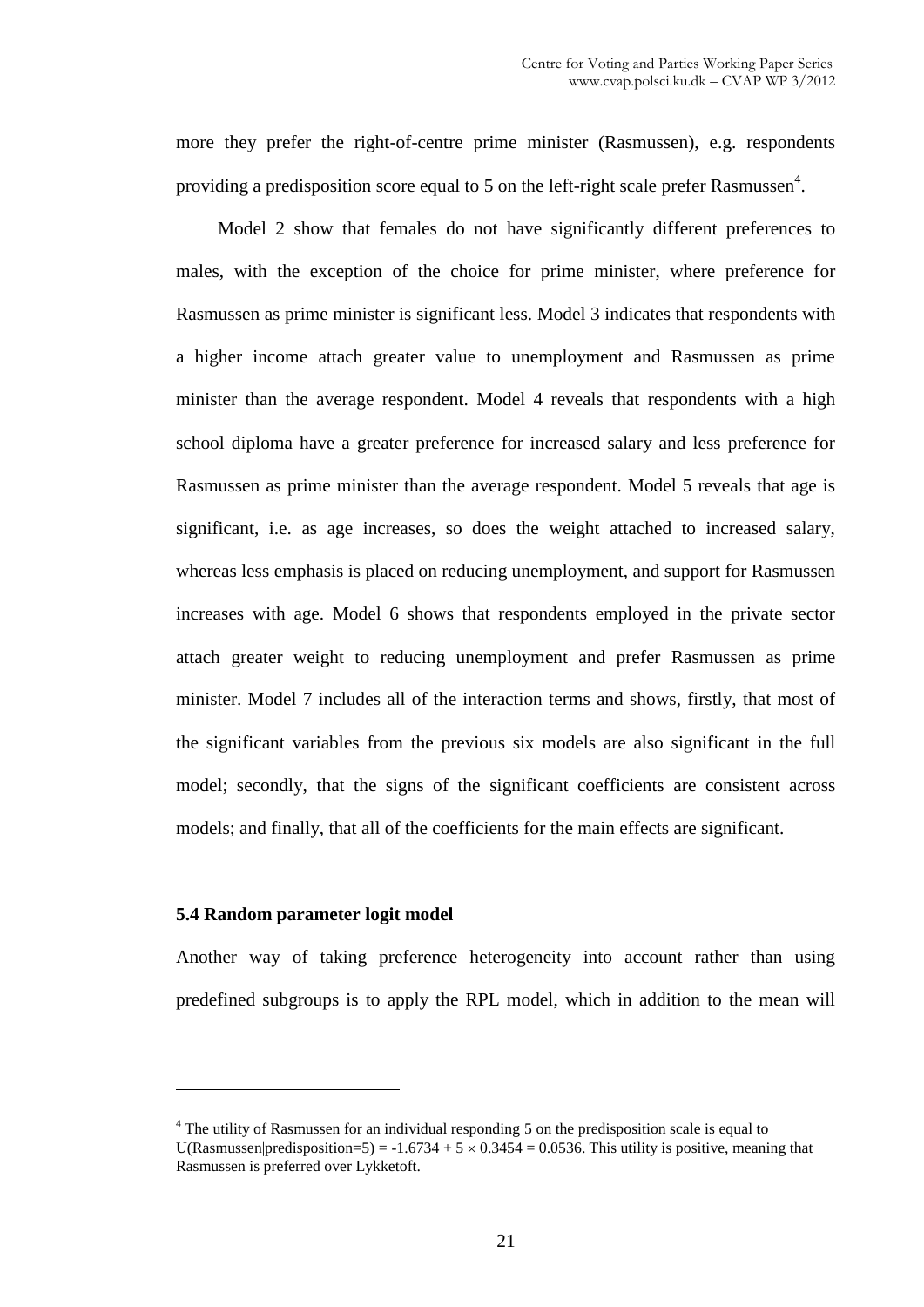estimate a distribution around the coefficients capturing the preference heterogeneity. The results from the RPL model are presented in Table 5.

#### *Table 5 about here*

For the RPL model, we find that the  $R^2$  increases considerably as compared to the standard logistic model. This effect is produced by allowing the parameters to vary over individuals. The likelihood ratio test for significant difference between the RPL and the standard logistic model (corresponding to the model in Table 3) confirms that we must reject preference homogeneity in favor of the RPL model. We find that all three estimated attribute standard deviations (*s*) describing the distribution around the mean preference (*b*) are significant and relatively large (compared with the respective means), suggesting a high level of heterogeneity among respondents. All mean *b* coefficients are significant except for salary, though the salary attribute would be significant on a 10% level in the RPL model. The significant preference heterogeneity captured by the RPL model confirms the findings in the subgroup in which significant differences in political preferences across subgroups are detected. The mean *b* parameters show that reduced unemployment will have even more weight when the preference heterogeneity is accounted for as compared to the initial estimate from Table 3.

#### **6. Discussion: Methodological pro and cons**

There are three major reasons for applying a discrete choice experiment when eliciting political preferences in surveys rather than using e.g. simple ranking capturing political attitudes.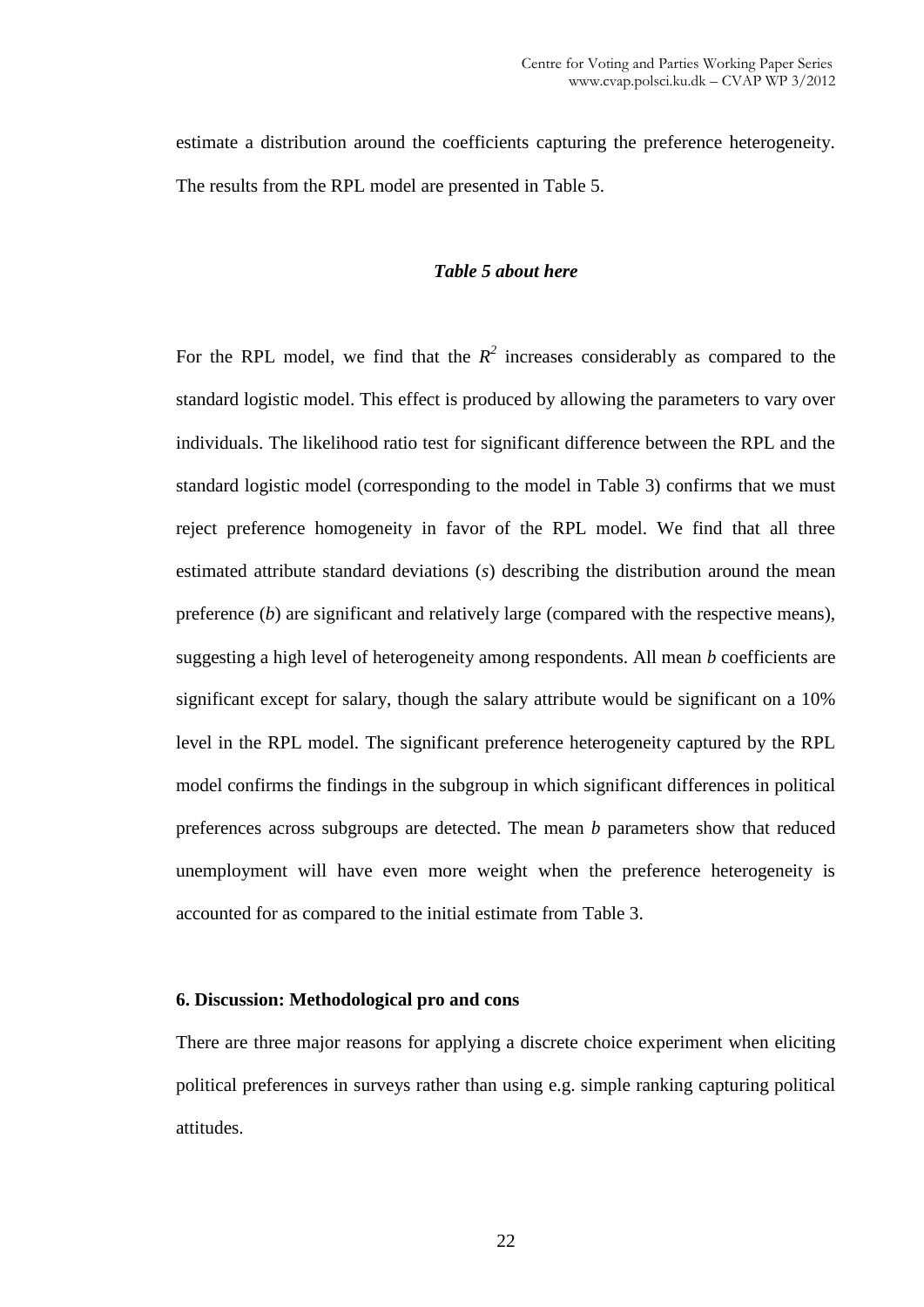The first is that the explanatory variables when estimating the voters' choices between candidates are strongly correlated in a non-experimental setting. This correlation makes it difficult to isolate the unique contribution of each explanatory variable (preference), i.e. it is difficult to explain why a political candidate wins an election based on the candidates' personal characteristics or various political statements, because the explanatory variables are so strongly correlated that it is impossible to disentangle the effects of each of the variables. Candidates' positions on e.g. public benefits are not usually independent of their positions on taxation, environmental issues etc. Thus, statistical analyses applied to these various positions based on traditional survey design have difficulties distinguishing between the explanatory power assigned to each preference, because they are so strongly correlated (nevertheless, see Alvarez et al. (2000) for an attempt at doing so). Observations of actual voting behavior can neither provide much (statistical) information concerning political preferences nor the relative weight of the variables concentrated in a single vote. In traditional survey design, the political positions of the candidates are assessed separately. Thus, the assessments of the various positions are carried out independently of one another, which correspond poorly with the overall assessment being a trade-off between the various candidates and their positions as opposed to an independent assessment of each candidate. Discrete choice experiments can be of special interest when the positions are strongly correlated, as discrete choice experimentation allows pair-wise comparison of the positions, thus allowing estimates of the independent utility of each position to the individual voter.

The second reason for applying discrete choice design is that it forces the voter to make the trade-off between competing positions. Surveys traditionally ask voters to

23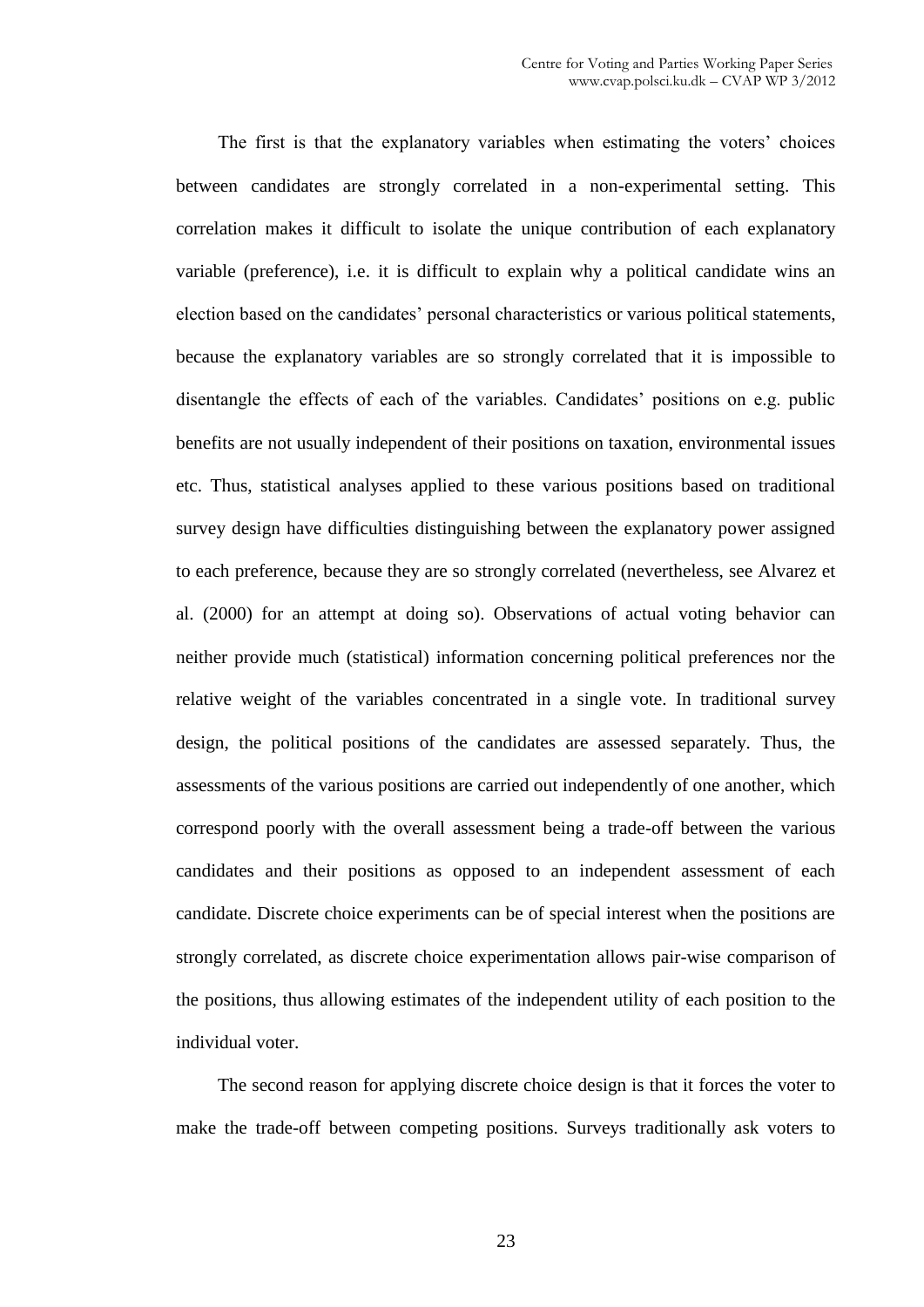state their agreement with certain issues using Likert scales. Applying simple Likert scale questions voters are asked to grade the issues independent of one another. Some of these issues are valence issues, most of which all voters are positive towards. The answers can also be affected by social desirability, i.e. the voter agrees with the statement in order to please the interviewer. In other words, the answers will tend to cluster around a few categories on the scale for various reasons. This clustering of responses minimizes the variations, which renders the analysis of the relative utility of each position difficult. *Discrete choice* design forces a trade-off and makes it impossible to respond that you agree with everything or want more of everything. Such a trade-off brings out greater variation, enables estimation of the importance of each issue and replicates the single choice that voters make in the ballot box.

One could argue that the simple ranking best reflects the political preferences since it reflects how discussions are made in public. Political discussion does not (always) encompass the opportunity costs and reflects the politicians' intentions. The political rhetoric may even allow inconsistencies and incoherencies (Baier et al., 1986; Davis & Ferrantino, 1996; Garnett, 1994; Kohler-Koch, 2000). The transparency of the simple ranking makes it possible to provide an ordinal rank of the objectives that reflect political intentions or even political norms for answering. However the respondents are not asked how much more important the different objectives are compared to each other. But even though that the simple ranking question may reflect public discussion, we argue that a methods, as the discrete choice experiment, which encompasses tradeoffs and a single choice more closely resemble a real voting situation rather than the simple ranking questions.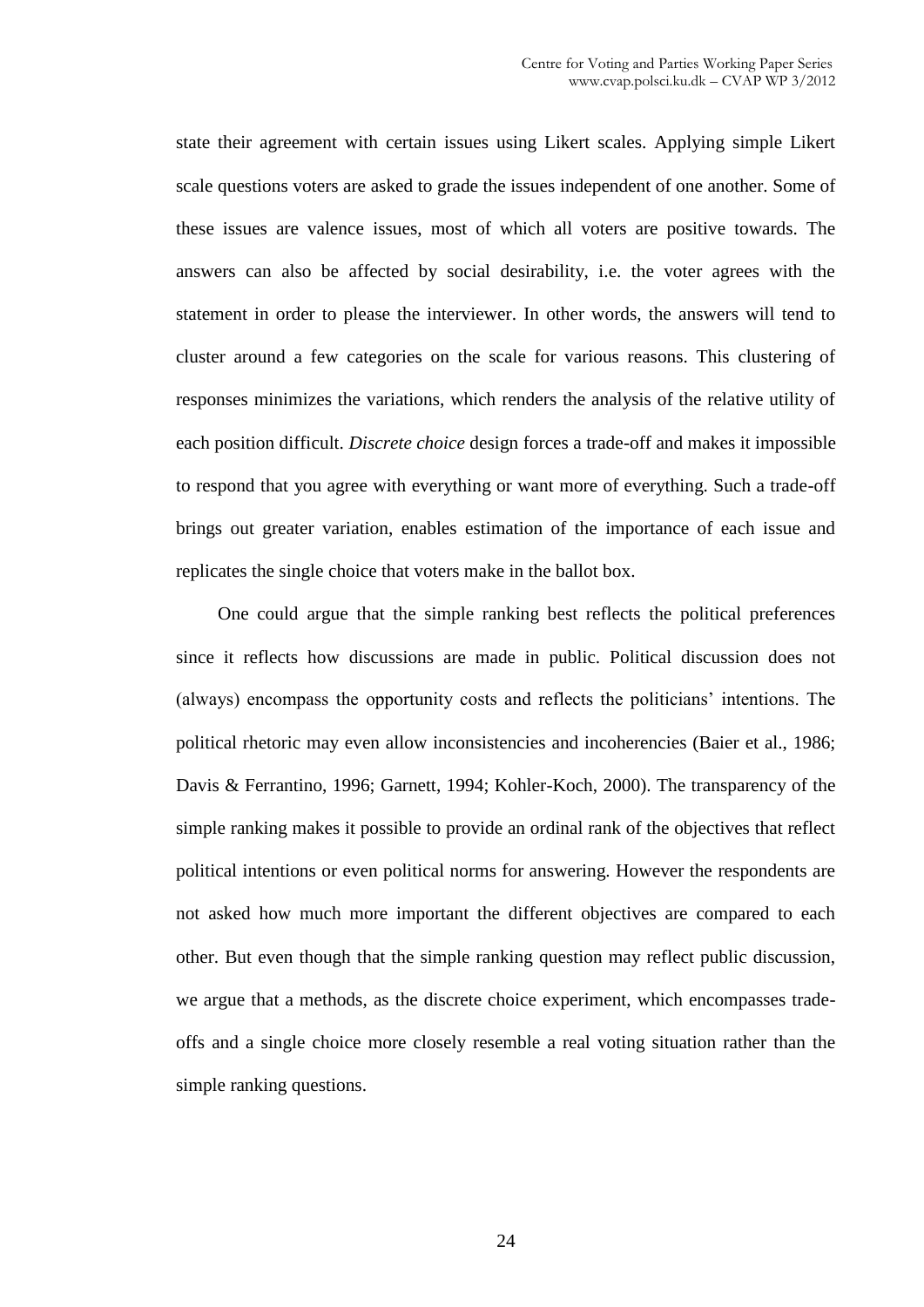Finally as discrete choice experiments groups the policy items in scenarios, which subsequently through experimental randomization allow to keep the number of comparisons confronted the respondent to a minimum, it makes the cognitive task much simpler than if the respondent was confronted with many binary choices on each attributes.

A number of problems are also encountered when applying a discrete choice experiment that is not present to the same degree in traditional survey design.

Firstly, the respondents must be able to relate to the pair-wise choices even though they are prospective and hypothetical. Otherwise, the trade-off would be arbitrary. This goes for the prospective assessment, the different attributes compared, as well as their level. If scenarios are perceived to be unrealistic, the respondents may not consider the trade-off to be realistic and their answer may be thereafter. This problem relate to the extern validity of the trade-off the voter is confronted with. In our discrete choice experiment we choose the two candidates running for prime minister and an issue (employment) which was much debated during the campaign. Nevertheless our design also shows how difficult it might be to design scenarios which are perceived a true and real. E.g. the increase in salary might only be regarded as "phony money" with no real money at stake. One improvement on the present design would probably have been to substitute increased salary with specified increases and decreases in taxation. First of all, the politicians have direct control of taxation, which would have improve the realism of the scenarios. Secondly, other studies from prospect theory have shown that respondents are more sensitive to having to pay certain amounts than if they are promised an increase in salary (Kahneman & Tversky, 1979).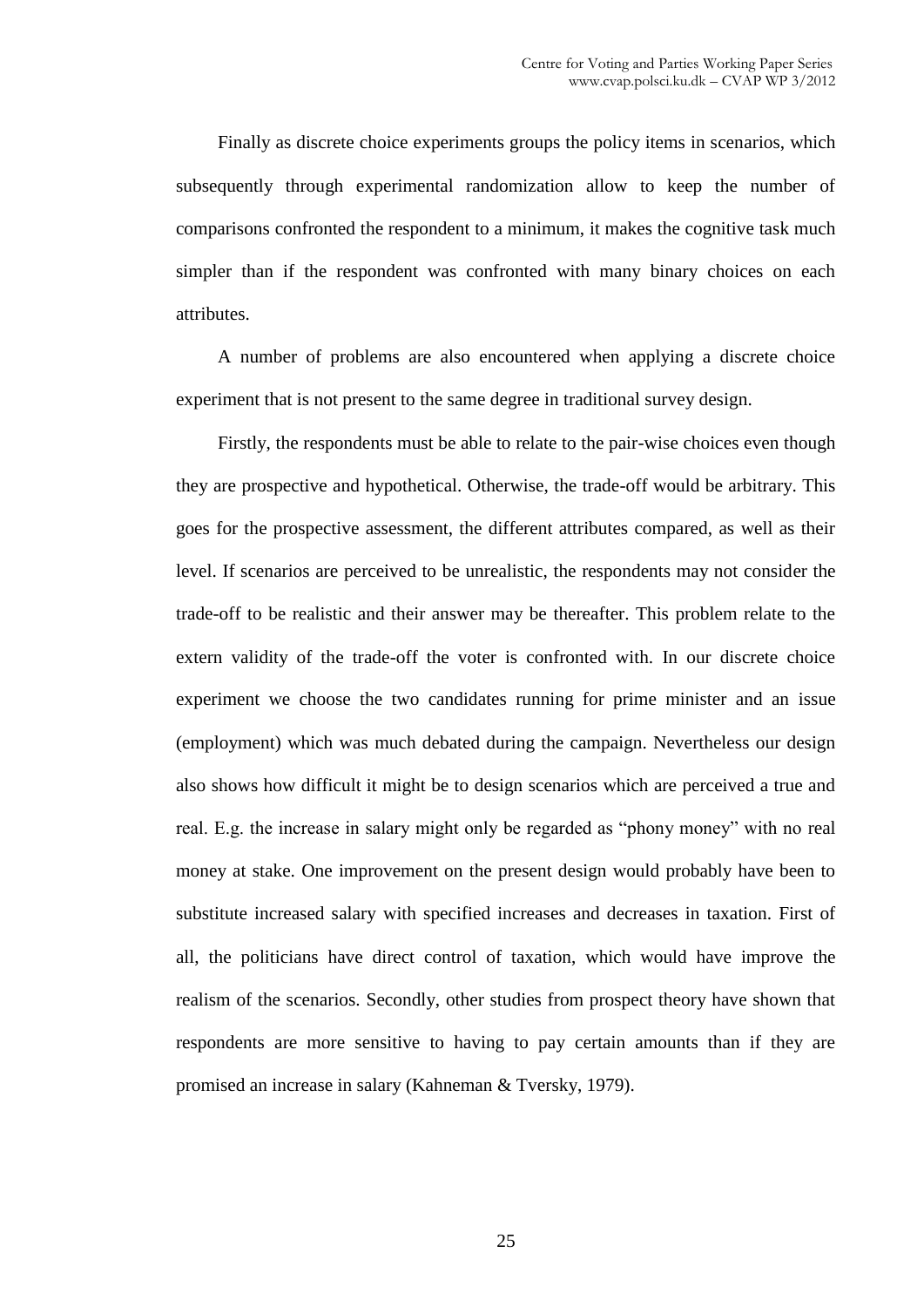In order to keep the comparison as few and simple as possible the increase / decrease unemployment is used. Event through it will complicate the design being more specific e.g. 3% increase, 0%, and 3% decrease it would make the interpretation more clear and also allow using the employment attribute as continuous measure in the regression analysis.

The use of the two candidates for prime minister allows tapping directly into the choice of candidate at the election and in this sense makes the choice more realistic. However the challenge with including candidates is that respondents have different expectation to them and these expectations might affect the realism in the promises of more or less unemployment under a center-right government compared a socialist government. Facing the candidates with the trade-off situation will on the one hand bring realism to the experiment, but it also brings many embedded expectations into the choice, making the interpretation more complicated.

An second potential problem to discrete choice modeling, it is important that the values of the attributes are comparable in a manner so that no attribute dominates over all the others, e.g. the size of increases in salary must be at a level so a genuine trade-off exists compared to the other attributes. If one attribute tends to dominate, the dominant attribute will result in a large and highly significant coefficient in the regression model whereas the other attributes will tend to be small and insignificant, leaving the trade-off unrealistic and inconclusive. In other words, determining the values of the attributes is critical in order to have a successful discrete choice study. Moreover, it might not be possible to include some attributes at all, because the preferences are very strong, e.g. moral or ethical issues such as abortion, physician-assisted suicide or human rights issues. Such moral issues with strong preferences would tend to dominate comparisons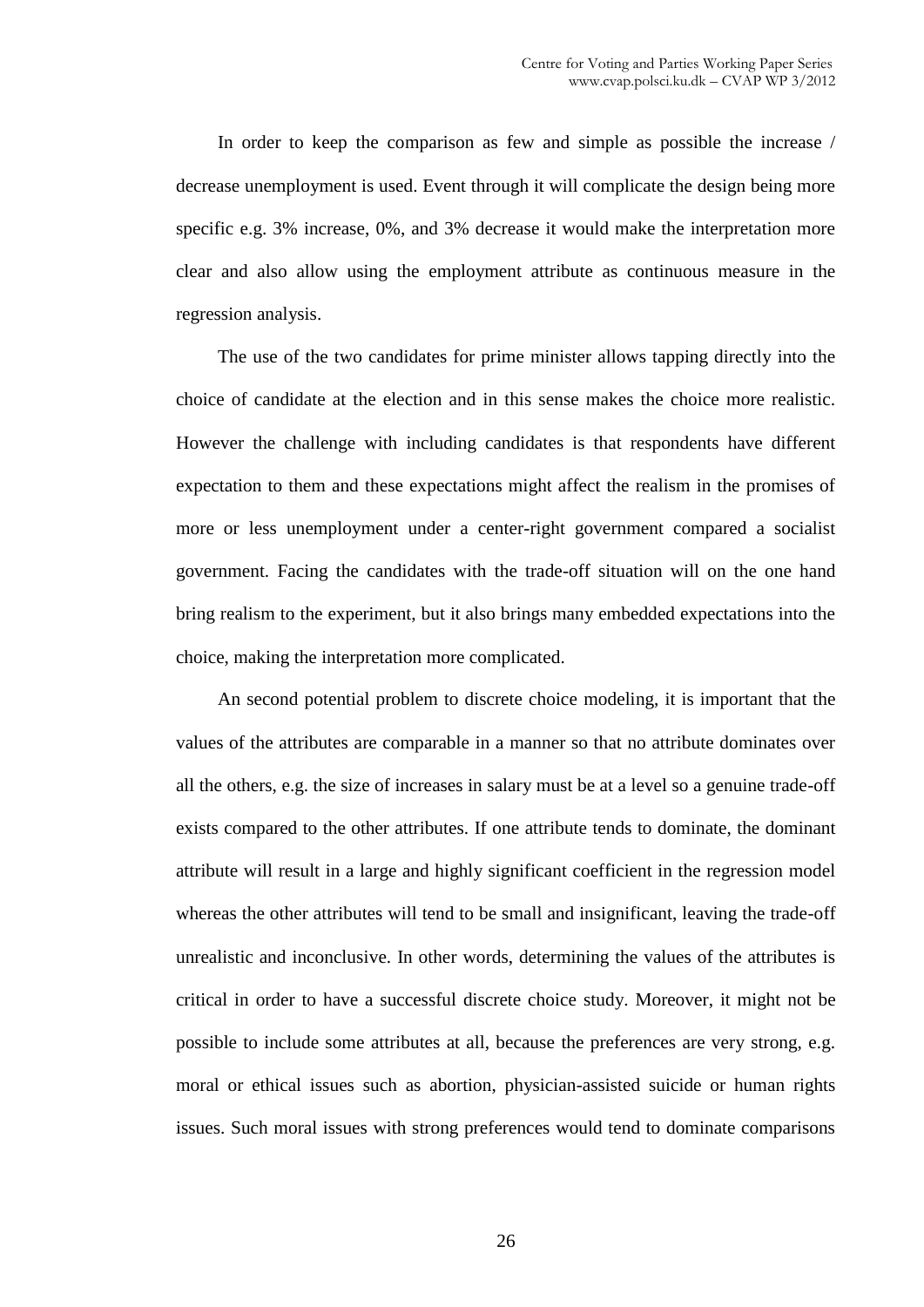of preference strength. One way of obtaining an idea about whether you are about right is carrying out a pilot survey. A pilot survey consisting of 100 interviews was carried out before the final launch, which was completed in December 2004, indicating that all attributes had significant coefficients with the expected sign. The results from these interviews were not included in the analysis.

A third concern is the number of attributes included in the design. This study only includes three attributes, though more could be applied. The only limit with regard to the number of attributes is the number of respondents that are manageable in the comparison. Adamowicz et al. (1998) suggest that 6 to 8 is the limit. In a telephone interview in which the respondents do not have the choices in front of them, the limit must be considered even smaller, but in web-interviews it should be possible to use, up to the suggest 8 attributes.

Fourth the discrete choice experiment estimates the relative weight of the attributes within the scenarios but if another attribute was added the relative weight might change (Bryan et al., 1998). This make the choice of attributes essential for the design.

Finally the problem of response social-desirability is also a problem in discrete choice experiments as in traditionally surveys, but the problem might be intensified by the hypothetical scenarios as it is easy to appear altruistic without having to relate to the real world.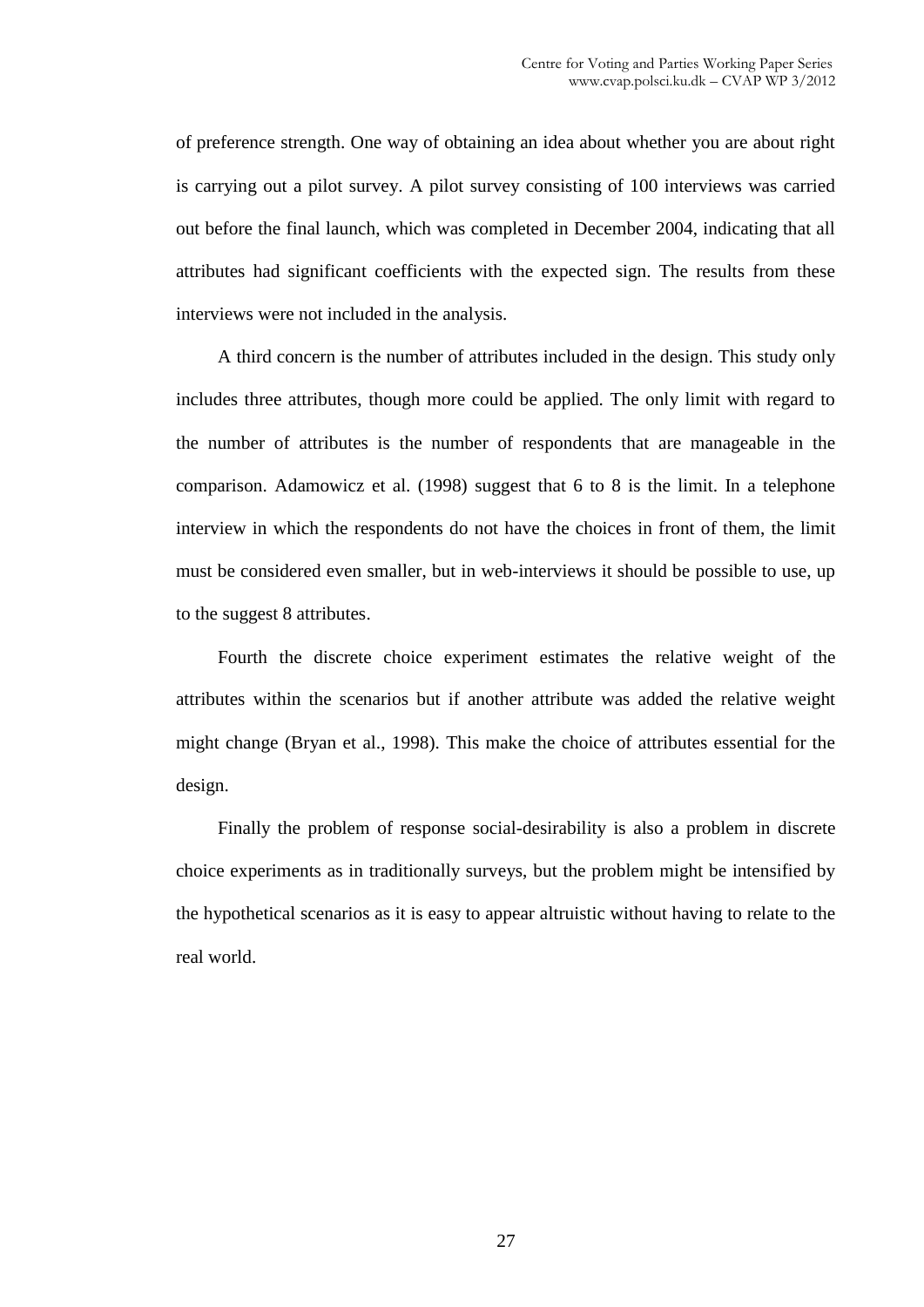#### **7. Conclusion**

There is a potential for the application of discrete choice experiments in estimation political preferences. Instead of separately asking respondents about their agreement with certain issues, where it becomes difficult to asses which preferences are strongest, discrete choice studies allow a trade-off between the various issues at stake.

A discrete choice experiment bears some resemblance to voting in an election. The voter is (usually) only allowed to cast a single vote, and they may not agree with everything the candidate or party stands for, i.e. the vote involves a trade-off between competing ideas and preferences; a discrete choice experiment untangles these preferences and estimates their relative importance.

The challenges to discrete choice experiments are whether respondents see the scenarios as realistic trade-offs, deciding on how to include the attributes, and their level which secure that no attribute dominate over all others.

Economic voting theory was used to illustrate the discrete choice experiment and the analysis showed that the sociotropic and risk adverse preferences play a major role when voters must choose between future scenarios. This finding confirms international as well as Danish research on economic voting. The analysis has shown that the preferences for decreasing unemployment are much stronger than the preferences for prime minister. The study also indicates that the preferences for salary increase are insignificant compared to the preferences regarding decreasing unemployment and prime minister. When controlling for predisposition, gender, personal income, education, age and employment status in the logistical model, the general conclusion remains dominant. Some nuances emerge, however, which seems quite obvious from a traditional political left-right perspective, i.e. the more right-wing a respondent is, the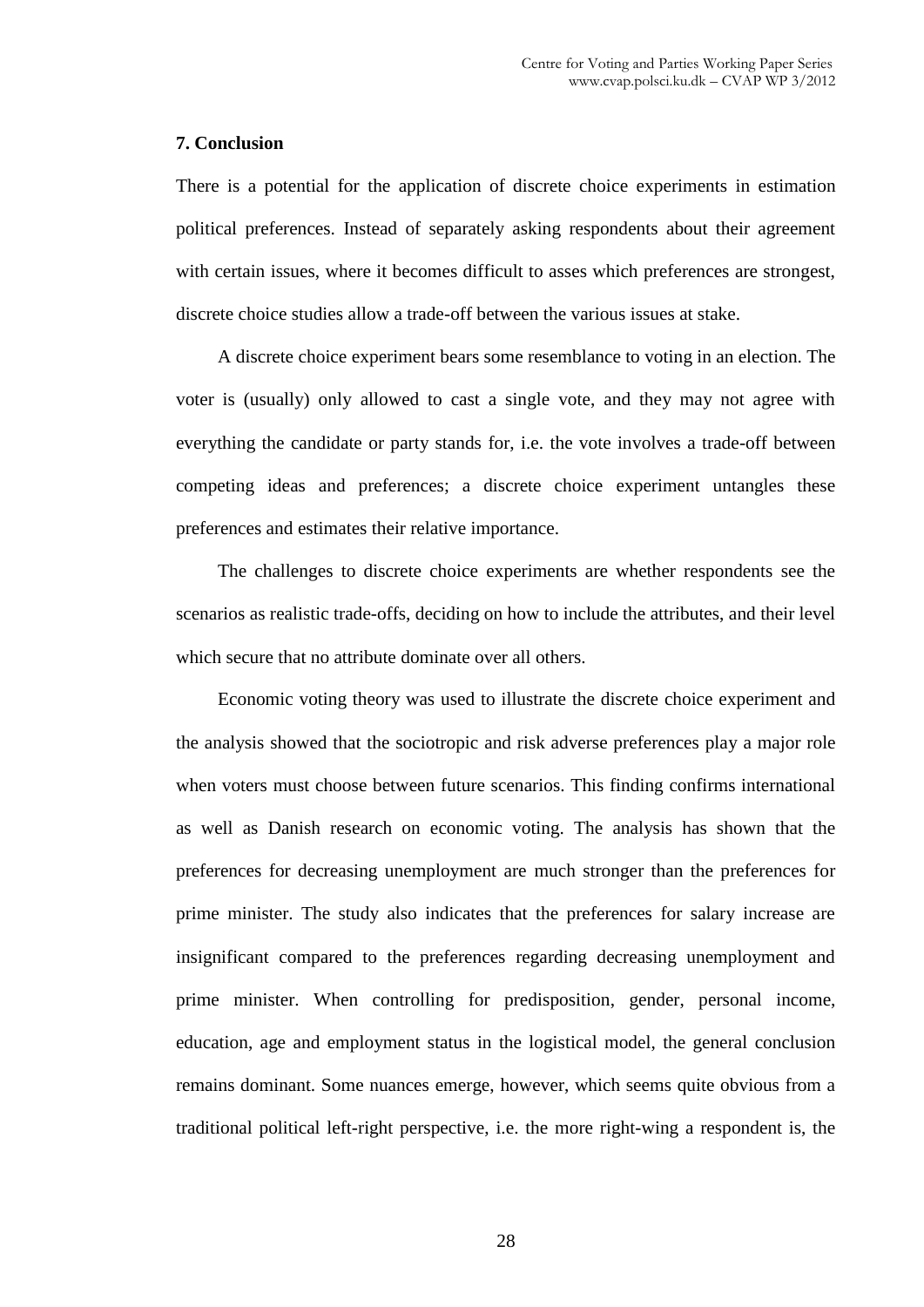stronger the effect of liberal prime minister Rasmussen, and the same is the case for those employed in the private sector. The respondents with a minimum high school education have a stronger preference for increase salary and less preference for Rasmussen as prime minister than the average respondent. Finally, the analysis applying the random parameter logit model illustrates that the preference heterogeneity is generally high among voter with regards to all three attributes used in the experiment.

#### **References**

- Adamowicz, W., Beckley, T., MacDonald, D. H., Just, L., Luckert, M., Murray, E., & Phillips, W. 1998. In search of forest resource values of indigenous peoples: Are nonmarket valuation techniques applicable?. Society & Natural Resources 11 (1), 51-66.
- Alexander, C. S., & Becker, H. J. (1978) Use of Vignettes in Survey-Research. *Public Opinion Quarterly* 42 (1): 93-104.
- Alvarez, R. M, Nagler, J., & Willette, J. R. (2000) Measuring the relative impact of issues and the economy in democratic elections. Electoral Studies 19 (2-3), 237- 253.
- Alvarez, R. M. & Nagler, J. (1994) Correlated Disturbances in Discrete Choice Models: A Comparison of Multinomial Probit Models and Logit Models. Working paper from California Institute of Technology, Division of the Humanities and Social Sciences. no. 914.
- Alwin, D. F. & Krosnick, J. A. (1985) The Measurement of Values in Surveys: A Comparison of Ratings and Rankings. *Public Opinion Quarterly*, 49 (4): 535-552.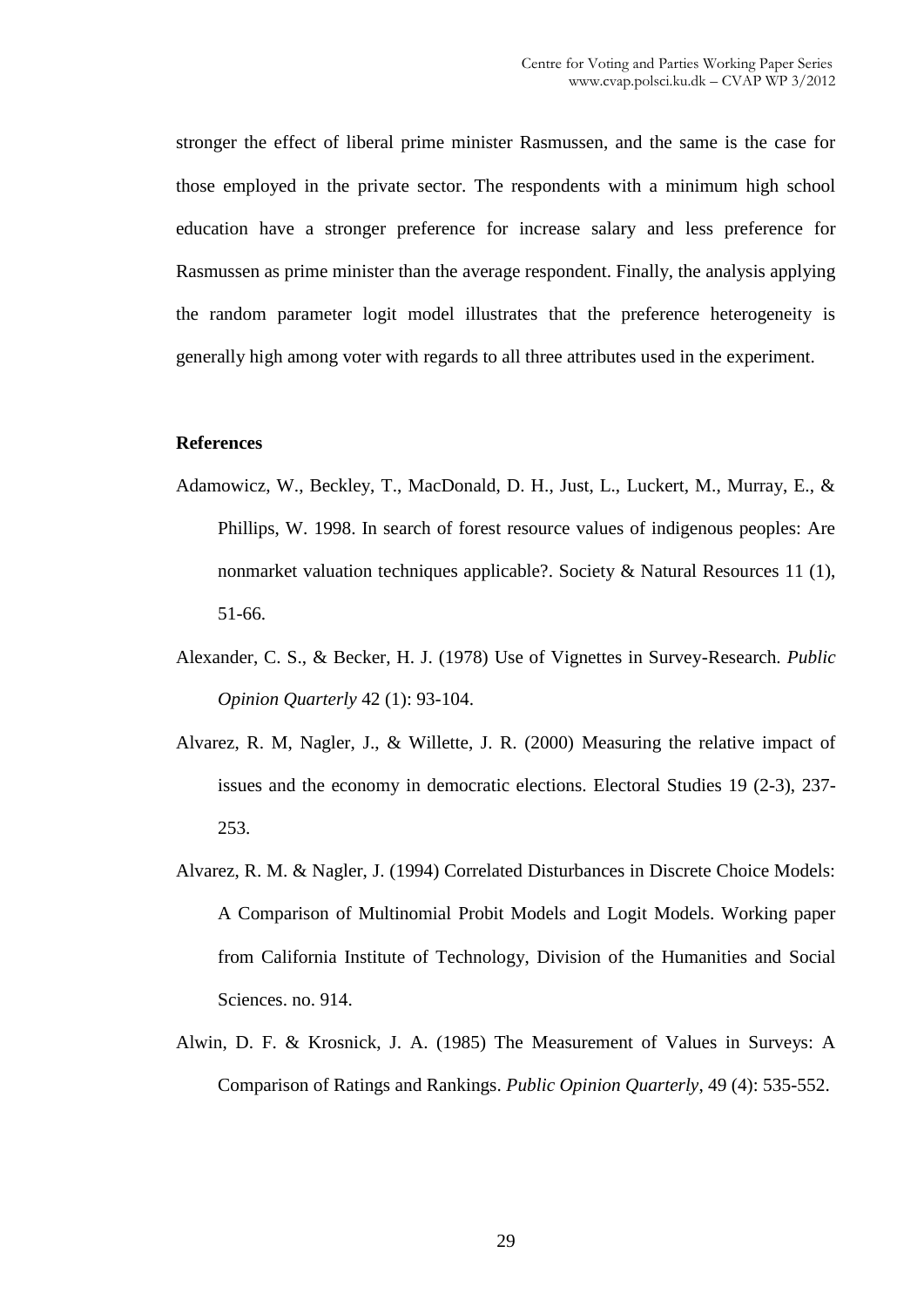- Baier, V. E., March, J. G., & Saetren, H. (1986) Implementation and Ambiguity", *Scandinavian Journal of Management Studies*. 2 (3-4), 197-212.
- Bech, M. (2003) County council politicians' choice of hospital payment scheme: a discrete choice study. *Applied Health Economics and Health Policy* 2 (4), 225- 232.
- Bennett, J. & Blamey, R. (2001) The choice modelling approach to environmental evaluation. Edward Elgar Pub., Cheltenham.
- Borre O. (1997) Economic Voting in Danish Electoral Surveys 1987-1994. Scandinavian Political Studies 20 (4), 347-365.
- Borre, O. (1999) Afstanden mellem vælger og parti. In: Andersen, J. Borre, O., Goul Andersen, J. & Nielsen, H. J. (eds) Vælgere med omtanke. Systime, Århus.

Borre, O. (2003) Den utaknemlige vælger. In: Goul Andersen, J. & Borre, O. (eds) Politisk forandring. Værdipolitik og nye skillelinjer ved folketingsvalget 2001. Systime, Århus.

Bowling, A., Jacobson, B., & Southgate, L. (1993) Explorations in consultation of the public and health professionals on priority setting in an inner London health district. *Social Sciencen and Medicine* 37 (7), 851-857.

Breivik, E. & Supphellen, M. (2003) Elicitation of product attributes in an evaluation context: A comparison of three elicitation techniques. *Journal of Economic Psychology*. 24 (1), 77-98.

Bryan, S., Buxton, M., Sheldon, R., & Grant, A. (1998) Magnetic resonance imaging for the investigation of knee injuries: An investigation of preferences. *Health Economics* 7(7), 595-603.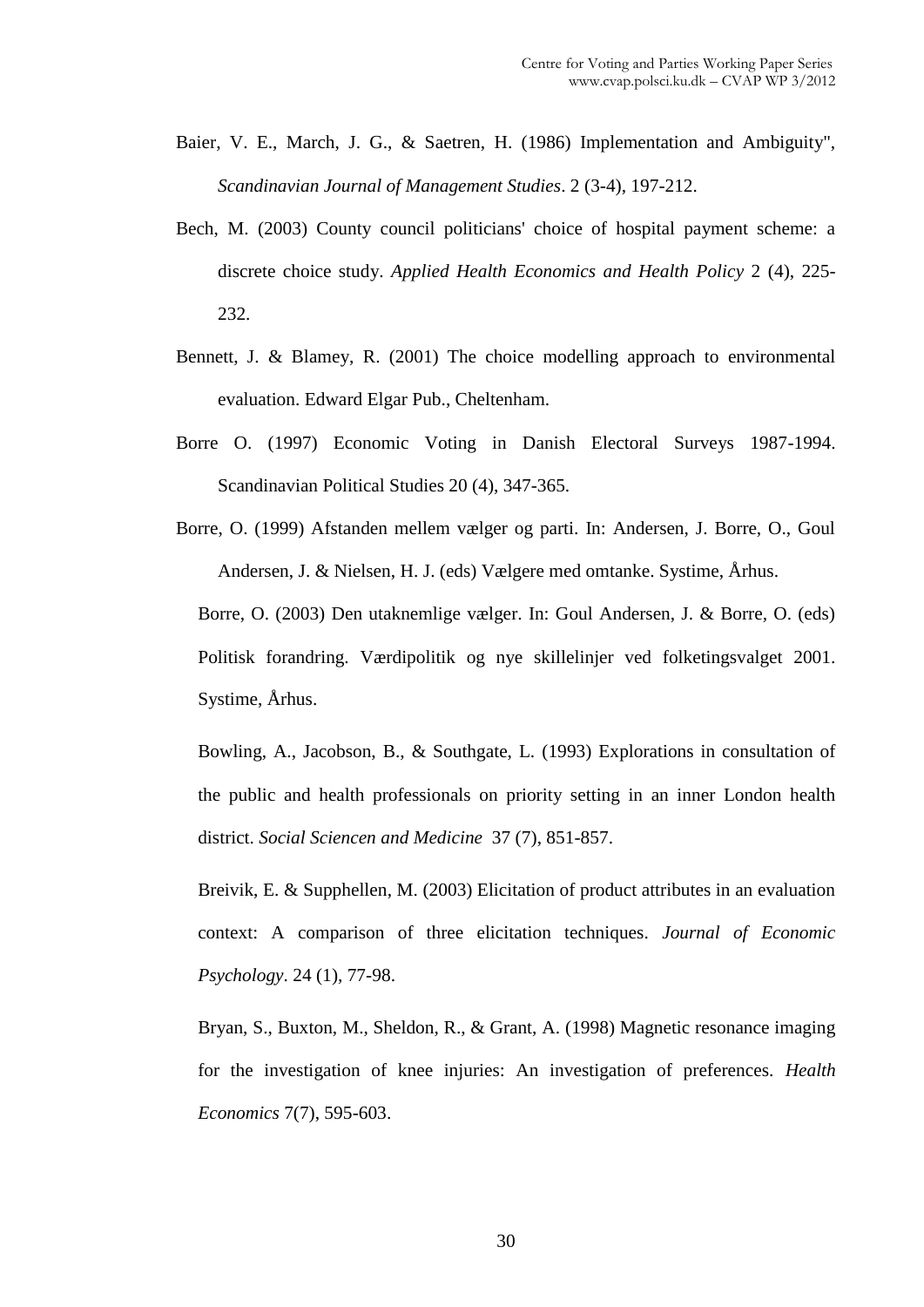Davis, M. L. & Ferrantino, M. (1996) Towards a positive theory of political rhetoric: Why do politicians lie?. *Public Choice* 88 (1-2), 1-13.

- Dorusssen, H. & Palmer, H. A. (2002) The context of economic voting an introduction. In: Dorussen, H. & Taylor, M. (eds) Economic Voting. Routledge, London.
- Garnett, M. A. (1994) An Essay on Inconsistency in Politics. *Government and Opposition* 29 (1), 97-108.
- Hansen, K. M. (2007a) The Effects of Incentives, Interview Length, and Interviewer Characteristics on Response Rates in a Cati-Study*. International Journal of Public Opinion Research*. 19 (1), 112-121.

Hansen, K. M. (2007b) The Sophisticated Public - The Effect of Competing Frames on Public Opinion. *Scandinavian Political Studies* 29 (3), 377-396.

- Hensher, D. A. & Johnsson, L. W. 1981. Applied discrete choice modelling. John Wiley, London.
- Johnson, T. R. (2007) Discrete choice models for ordinal response variables: A generalization of the stereotype model. *Psychometrika* 72 (4): 489-504.
- Kahneman, D. & Tversky, A. (1979) Prospect Theory: An Analysis of Decision under Risk. Econometrica, 47 (7), 263-291.

Keeney, R. L. (1992) Value-Focused Thinking Harvard University Press, Cambridge.

Kinnunen, J., Lammintakanen, J., Myllykangas, M., Ryynanen, O. P., & Takala, J. (1998) Health care priorities as a problem of local resource allocation", Inter Journal of Health Planning and Management. 13 (3), 216-229.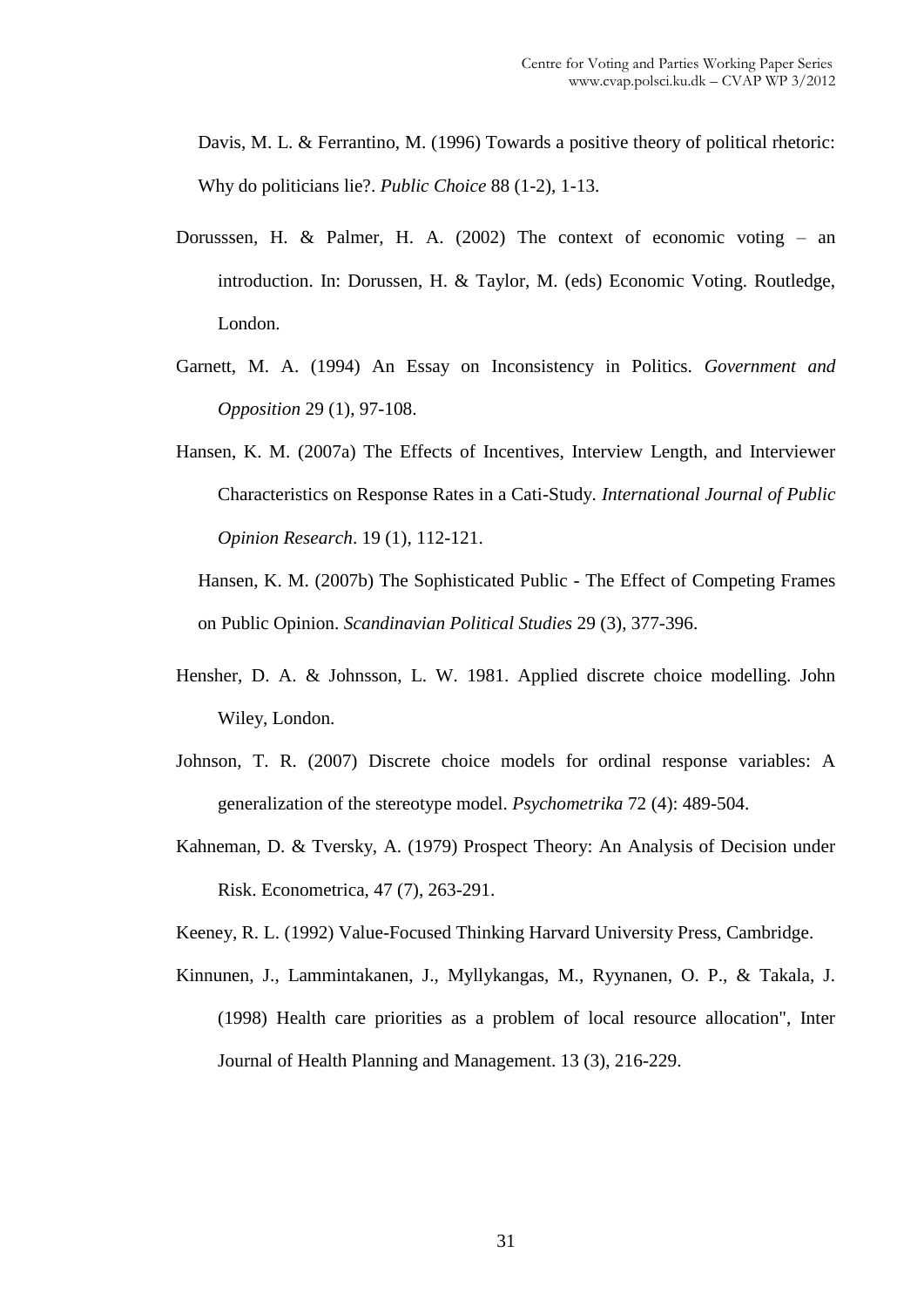- Klein, M., Dulmer, H., Ohr, D., Quandt, M. & Rosar, U. (2004) Response sets in the measurement of values: A comparison of rating and ranking procedures*. International Journal of Public Opinion Research 16 (4): 474-483.*
- Kohler-Koch, B. (2000) Framing; the bottleneck of constructing legitimate institutions. *Journal of European Public Policy*. 7 (4), 513-531.
- Kuhfeld, W. F. (2005) Marketing Research Methods in SAS: Experimental Design, Choice, Conjoint, and Graphical Techniques, SAS Institute, SAS 9.1 Edition, TS-722.
- Lewis-Beck, M. S. & Paldam, M. (2000) Economic voting: an introduction. Electoral Studies 19 (2-3), 113-121.
- Louviere, J. J., Hensher, D. A. & Swait, J. D. (2000) Stated Choice Methods Analysis and Application. Cambridge University Press, Cambridge.
- Maio, G. R., Roese, N. J., Seligman, C., & Katz, A. (1996) Rankings, ratings, and the measurement of values: Evidence for the superior validity of ratings. *Basic and Applied Social Psychology* 18 (2): 171-181.
- McCarty, J.A & Shrum, L. J. (2000) The measurement of personal values in survey research - A test of alternative rating procedures. *Public Opinion Quarterly* 64 (3): 271-298.
- McFadden D. & Train, K. E. (2000) Mixed MNL models for discrete response. *Journal of Applied Econometrics* 15 (5), 447-70.
- McFadden, D. (1974) Conditional logit analysis of qualitative choice behaviour. In: Zarembka, P. (ed.) Frontiers in Econometrics. Academic Press, New York.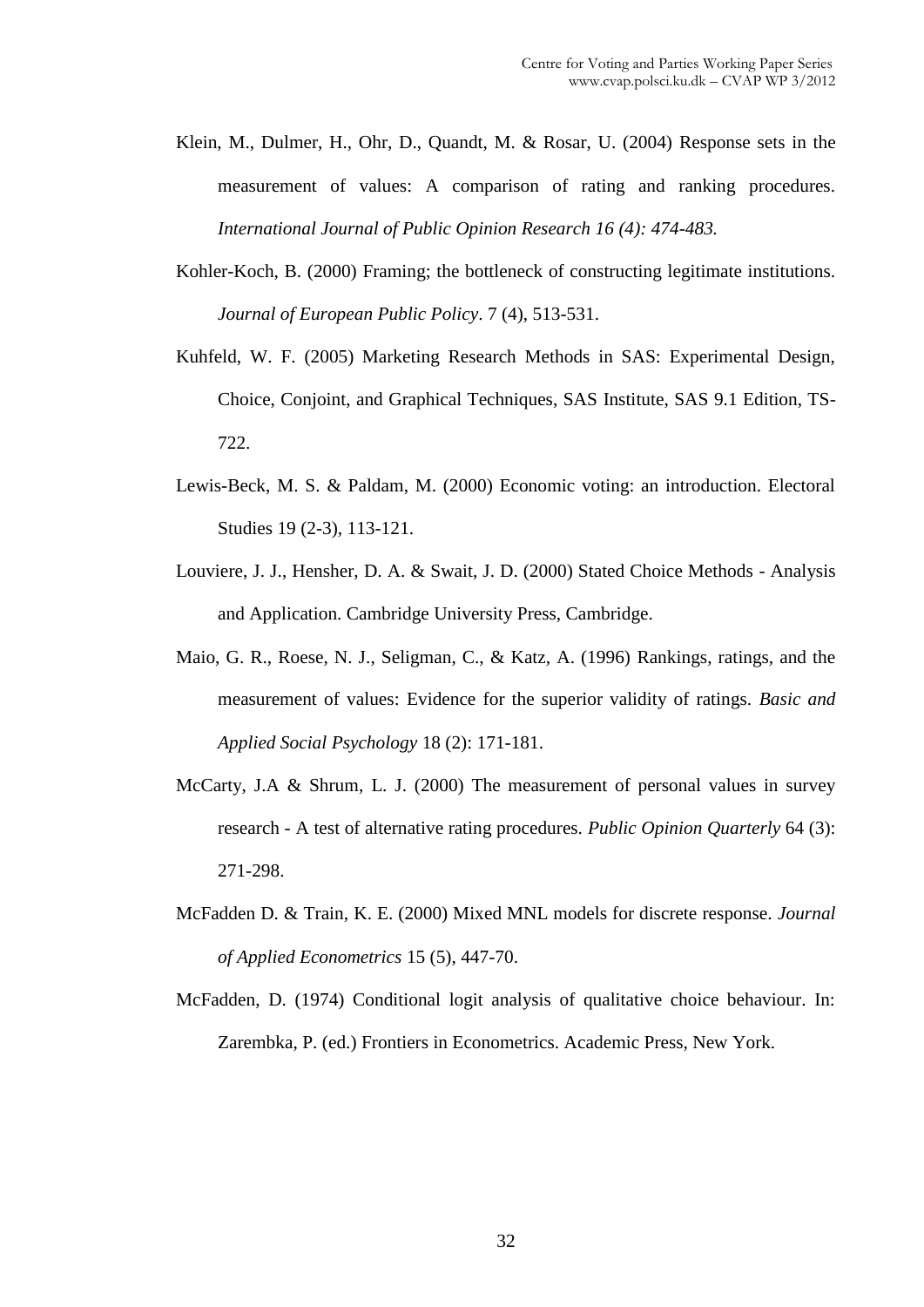- Moshkovich, H. M., Mechitov, A. I., & Olson, D. L. (2002) Ordinal judgments in multiattribute decision analysis. *European Journal of Operational Research* 137 (3), 625-641.
- Russell, P.A. & Gray, C. D. (1994) Ranking Or Rating Some Data And Their Implications For The Measurement Of Evaluative Response. *British Journal of Psychology* 85: 79-92, Part 1.
- Ryan, M. & Gerard, K. (2003) Using discrete choice experiments to value health care programmes: current practice and future research reflections. *Applied Health Economics and Health Policy* 2 (1), 55-64.
- Ryan, M., Scott, D., Reeves, C., Bate, A., van Teijlingen, E., Russell, E. M., Napper, M., & Robb, C. M. (2001) Eliciting public preferences for healthcare: a systematic review of techniques. *Health Technology Assessment* 5 (5), XXX-YYY
- Scott, A. (2002) Identifying and Analysing Dominant Preferences in Discrete Choice Experiments: An Application in Health Care. *Journal of Economic Psychology* 23 (3), 383-398.
- Train K. E. (2002). Discrete Choice Methods with Simulation. Cambridge: Cambridge University Press.
- Train, K. E. (1986) Qualitative Choice Analysis: Theory, Econometrics, and an Application to Automobile. The MIT Press, Cambridge.
- van der Eijk, C., van der Brug, W., Kroh, M. & Franklin, M. (2006) Rethinking the dependent variable in voting behavior: On the measurement and analysis of electoral utilities. *Electoral Studies* 25 (3), 424-447.
- Vanleeuwen, D. M. & Mandabach, K. H. (2002) A note on the reliability of ranked items. *Sociological Methods & Research* 31 (1): 87-105.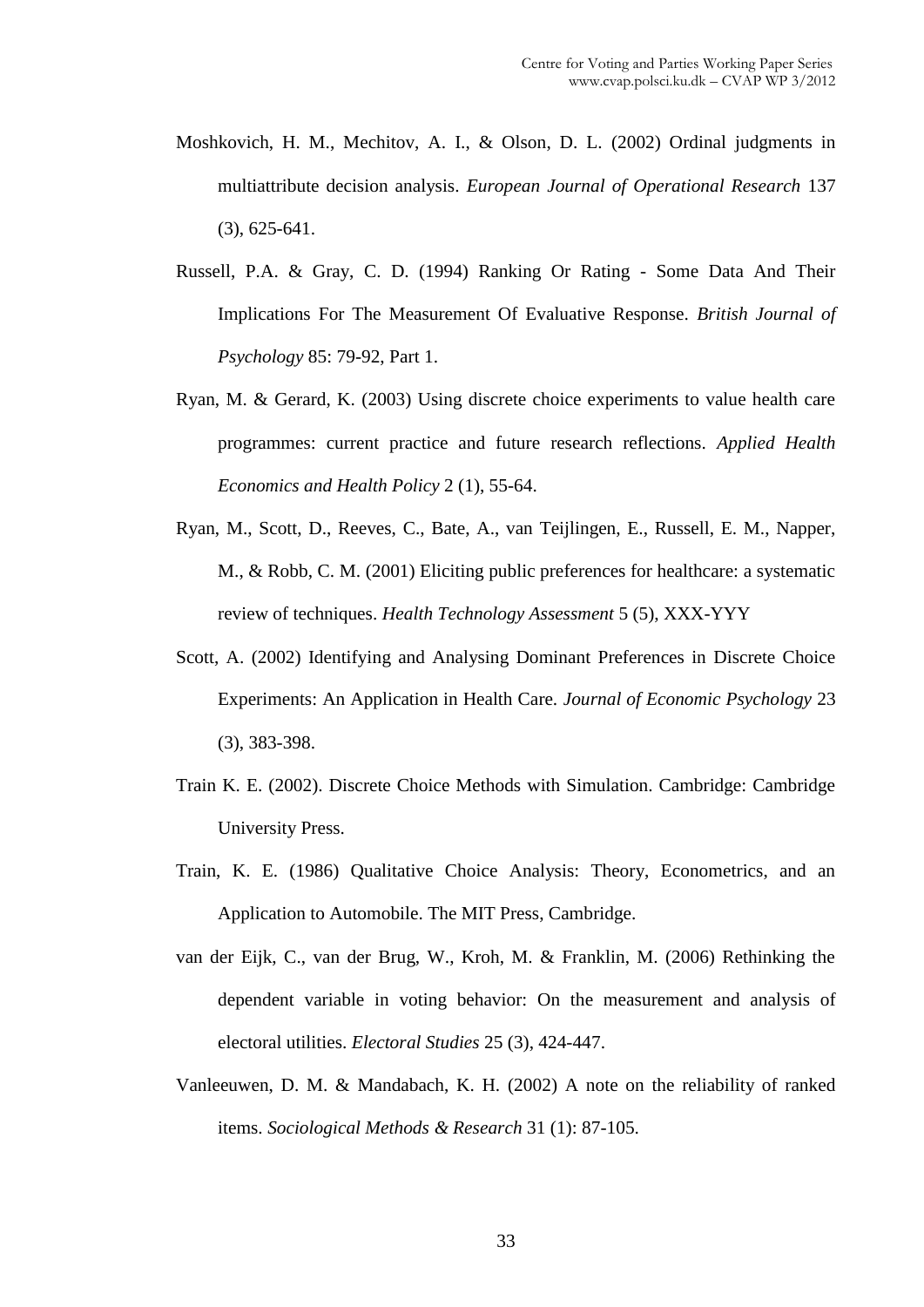Wittink, D. R. & Cattin, P. (1989) Commercial Use of Conjoint Analysis: An update. *Journal of Marketing* 53 (3), 91-96.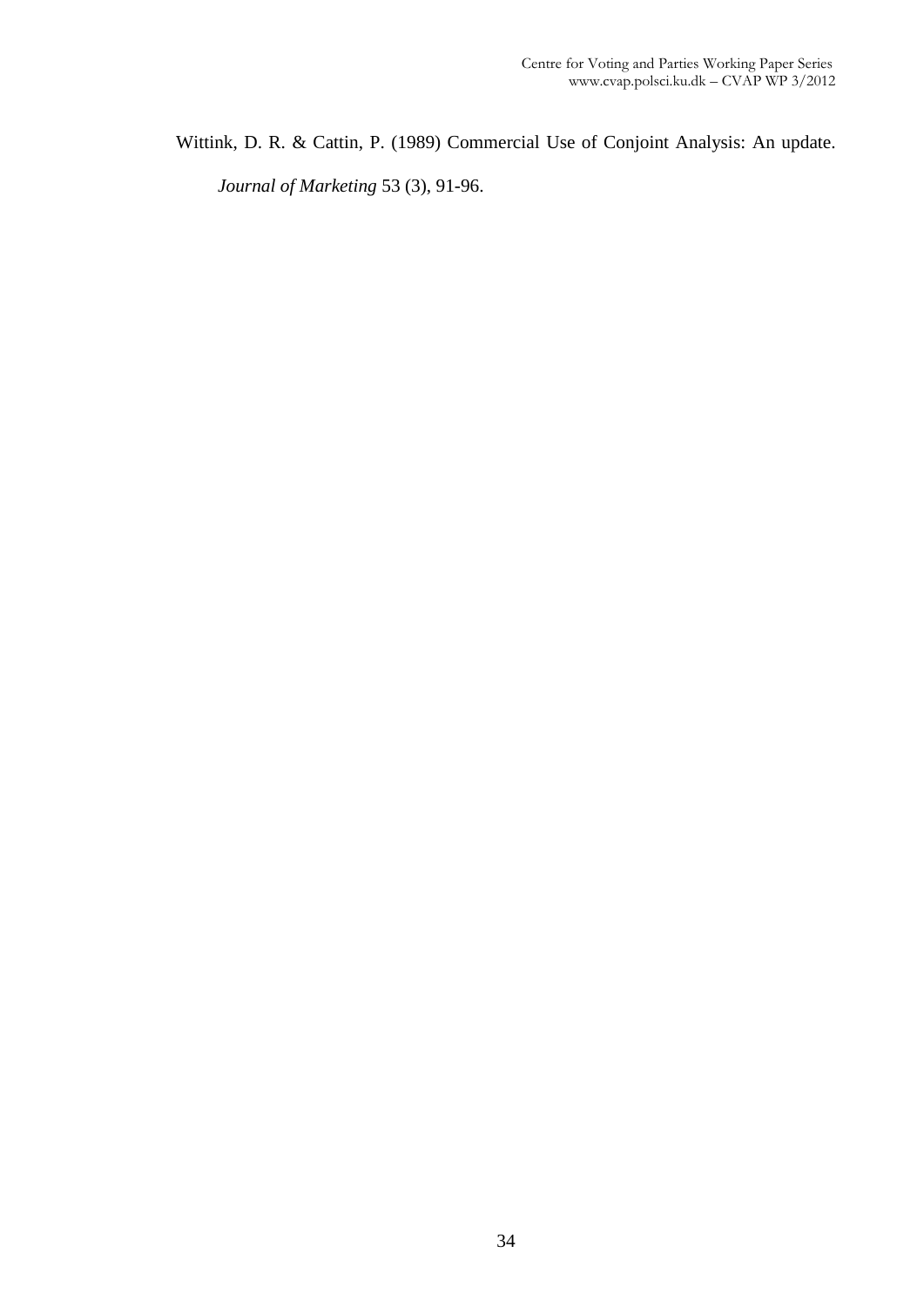#### **Table 1. Example from the discrete choice experiment**

Image that you must choose between two different alternatives, which will govern the country in the future. It is up to you to weigh the pros and cons. Which alternative do you prefer?

| <b>Alternative A</b>                                                                              | <b>Alternative B</b>                 |
|---------------------------------------------------------------------------------------------------|--------------------------------------|
| • You will receive 1,000 DKK more in salary each • You will receive 5,000 DKK more in salary each |                                      |
| month $(134)$                                                                                     | month $(671)$                        |
| • Increasing unemployment                                                                         | • Decreasing unemployment            |
| • Anders Fogh Rasmussen as prime minister                                                         | • Mogens Lykketoft as prime minister |
|                                                                                                   |                                      |

Note: The respondents were confronted with three pair-wise comparisons in which the values of the attributes varied.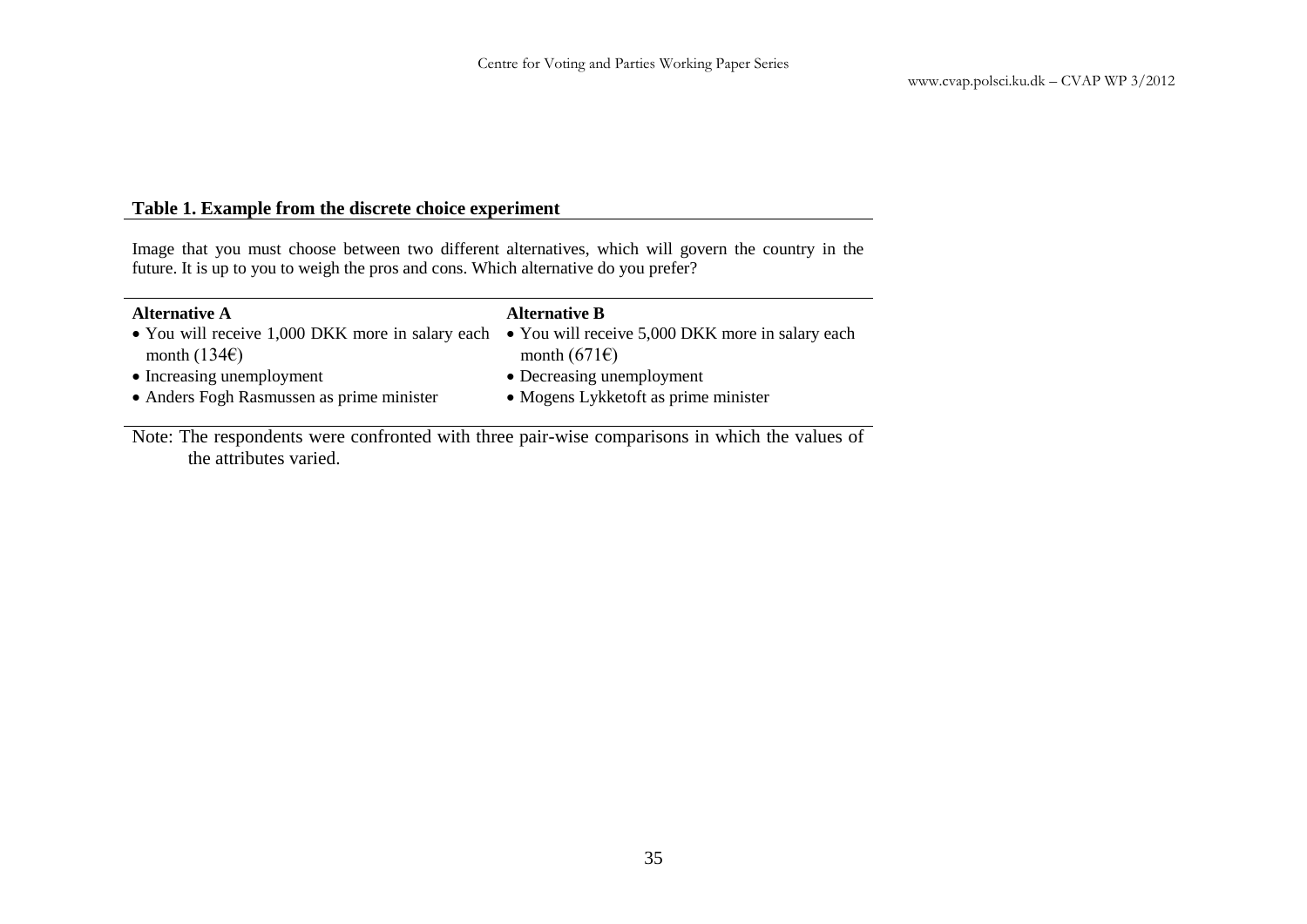|                    |                                                                       |                | Percentage choosing A or B                     |            |           |                                                                                                               |
|--------------------|-----------------------------------------------------------------------|----------------|------------------------------------------------|------------|-----------|---------------------------------------------------------------------------------------------------------------|
| Split              | Choice<br>Salary increase<br>Unemployment<br>Scenario<br>(DKK)<br>set |                | Prime minister                                 | (% )       |           |                                                                                                               |
|                    |                                                                       | A              | 500                                            | Decreasing | Rasmussen | 85                                                                                                            |
|                    | 1.1                                                                   | $\, {\bf B}$   | 5,000                                          | Increasing | Lykketoft | 15                                                                                                            |
| Group 1            |                                                                       | $\mathbf{A}$   | 1,000                                          | Increasing | Rasmussen | 28                                                                                                            |
|                    | 2.2                                                                   | $\, {\bf B}$   | 500                                            | Decreasing | Lykketoft | 72                                                                                                            |
|                    | 3.3                                                                   | $\mathbf{A}$   | 5,000                                          | Decreasing | Lykketoft | $\overline{77}$                                                                                               |
|                    |                                                                       | $\bf{B}$       | 1,000                                          | Increasing | Rasmussen | 23                                                                                                            |
|                    |                                                                       | A              | 1,000                                          | Decreasing | Rasmussen | 82                                                                                                            |
|                    | 4.1                                                                   | $\, {\bf B}$   | 5,000                                          | Increasing | Lykketoft | 18                                                                                                            |
|                    |                                                                       | $\mathbf{A}$   | 5,000                                          | Increasing | Rasmussen | 31                                                                                                            |
| Group <sub>2</sub> | 5.2                                                                   | B              | 500                                            | Decreasing | Lykketoft | 69                                                                                                            |
|                    | 6.3                                                                   | A              | 1,000                                          | Decreasing | Lykketoft | 78                                                                                                            |
|                    |                                                                       | $\, {\bf B}$   | 500                                            | Increasing | Rasmussen | 22                                                                                                            |
| Group 3            |                                                                       | A              | 5,000                                          | Decreasing | Rasmussen | $\overline{83}$                                                                                               |
|                    | 7.1                                                                   | $\, {\bf B}$   | 500                                            | Increasing | Lykketoft | 17                                                                                                            |
|                    | 8.2                                                                   | $\mathbf{A}$   | 1,000                                          | Increasing | Lykketoft | 19                                                                                                            |
|                    |                                                                       | $\, {\bf B}$   | 500                                            | Decreasing | Rasmussen | 81                                                                                                            |
|                    | 9.3                                                                   | $\mathbf{A}$   | 5,000                                          | Increasing | Rasmussen | 26                                                                                                            |
|                    |                                                                       | $\, {\bf B}$   | 1,000                                          | Decreasing | Lykketoft | 74                                                                                                            |
| Group 4            | 10.1                                                                  | A              | 1,000                                          | Increasing | Lykketoft | 18                                                                                                            |
|                    |                                                                       | B              | 5,000                                          | Decreasing | Rasmussen | 82                                                                                                            |
|                    |                                                                       | $\overline{A}$ | 1,000                                          | Decreasing | Rasmussen | 86                                                                                                            |
|                    | 11.2                                                                  | $\, {\bf B}$   | 500                                            | Increasing | Lykketoft | 14                                                                                                            |
|                    | 12.3                                                                  | $\mathbf{A}$   | 500                                            | Increasing | Rasmussen | 25                                                                                                            |
|                    |                                                                       | B              | 5,000                                          | Decreasing | Lykketoft | 75                                                                                                            |
|                    |                                                                       |                | N (total respondents / number of observations) |            |           | 2,000/5,732                                                                                                   |
|                    |                                                                       |                |                                                |            |           | N varies between 472-490 persons in each comparison providing between 1,393-1,457 observations per comparison |

|  |  | Table 2. The voters' choices between different pair-wise comparison of scenarios |  |
|--|--|----------------------------------------------------------------------------------|--|
|  |  |                                                                                  |  |

Note: All differences between scenario A and B are statistically significant  $(p<0.001)$  from 0. The statistical confidence limits for each of the percentages is between 3.07 to 4.17 percentage points  $(p<0.05)$  to each side. The respondents were probed for a choice. If the respondent initially gave a 'don't know' answer, the follow-up was: "If you have to choose?" leaving very few missing respondents.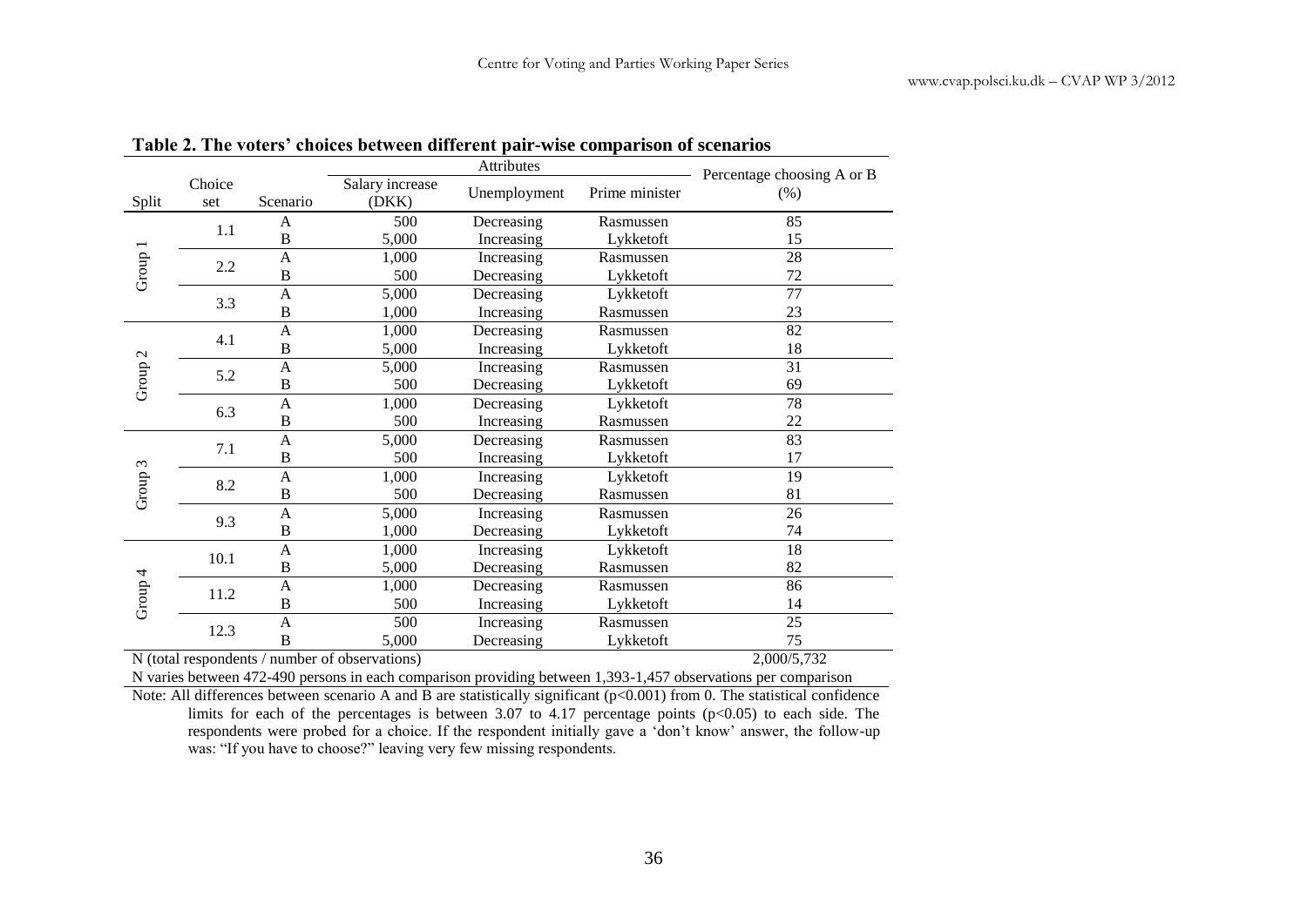|                                                          |            | t-value   | UIS |  |  |
|----------------------------------------------------------|------------|-----------|-----|--|--|
| Increase in monthly salary $(x 1000 \text{ DKK})$        | 0.011      | (1.15)    |     |  |  |
| Decreasing unemployment                                  | $1.327***$ | (40.33)   | 82  |  |  |
| Anders Fogh Rasmussen as prime minister                  | $0.238***$ | (6.83)    | 15  |  |  |
| Constant                                                 | $-0.103**$ | $(-2.96)$ |     |  |  |
| N (observation /respondents)                             | 5732/1941  |           |     |  |  |
| McFaddens' $R^2$ (%) <sup><math>\frac{4}{3}</math></sup> |            | 25.96     |     |  |  |

**Table 3. The isolated effects of the attributes: salary, unemployment and prime minister** 

Note: Significance level: \*\*\* p<0.001, \*\* p<0.01, \* p<0.05

**¥** (0)  $\frac{2}{2}$  = 1 -  $\frac{LogL(R)}{LogL}$  $R^2 = 1 - \frac{LogL(R)}{LogL(R)}$  where  $LogL(R)$  is the loglikelihood of the final restricted model and  $LogL(0)$  is

the loglikelihood of a constant only model.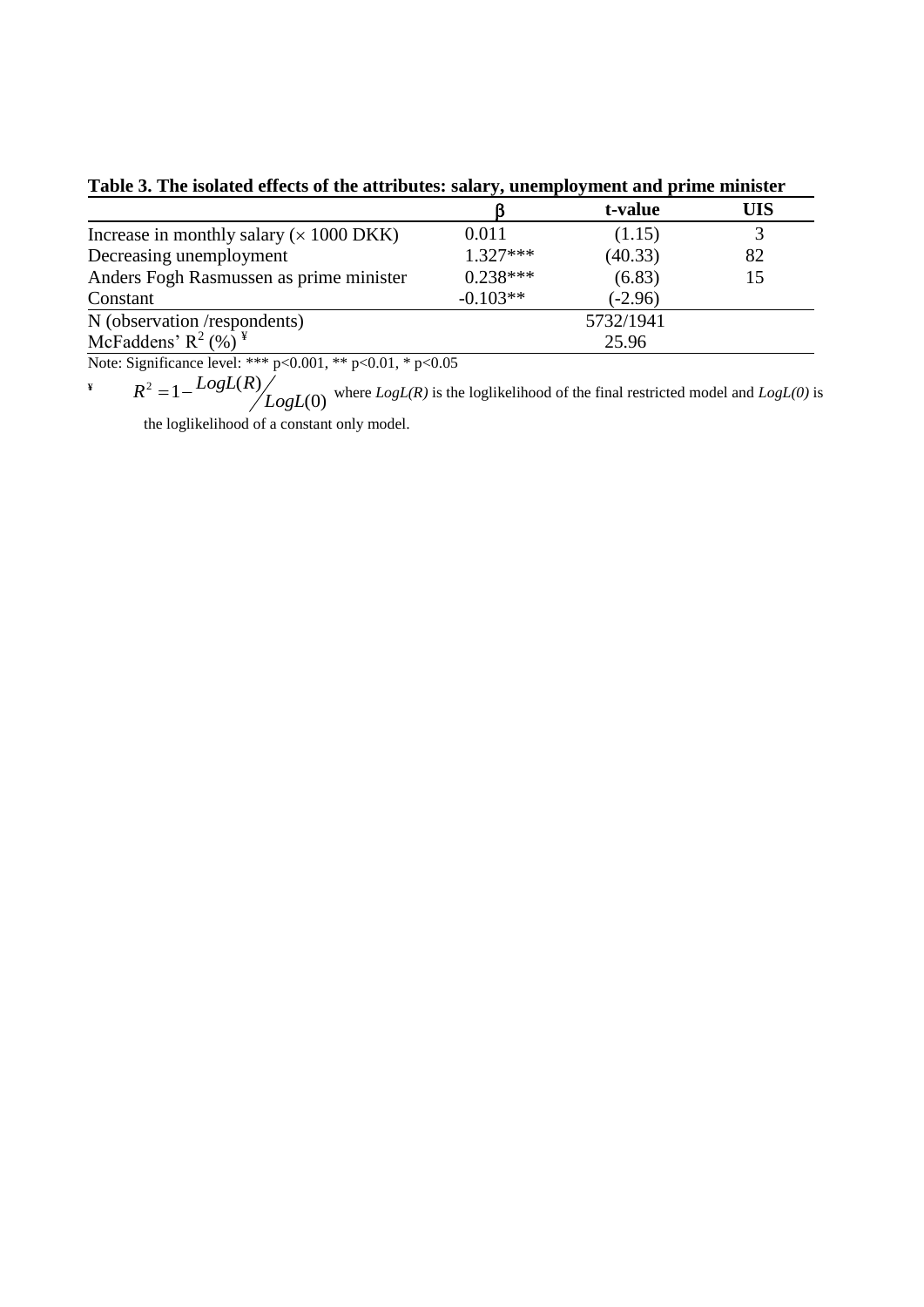#### **Table 4. Sub-group analyses**

|                                            | Model 1      |                             |                      | Model 2                            | Model 3     |           |             | Model 4       | Model 5      |           |
|--------------------------------------------|--------------|-----------------------------|----------------------|------------------------------------|-------------|-----------|-------------|---------------|--------------|-----------|
|                                            |              | t-value                     |                      | t-value                            |             | t-value   |             | t-value       |              | t-value   |
| <b>Increasing salary</b>                   | $-0.0207$    | $(-0.75)$                   | 0.0066               | (0.48)                             | $-0.0007$   | $(-0.04)$ | $-0.014$    | $(-1.15)$     | $-0.0900**$  | $(-2.76)$ |
| Decreasing unempl.                         | 1.7756***    | (17.62)                     | 1.3468***            | (27.58)                            | $1.1236***$ | (15.85)   | 1.2830***   | (29.77)       | $0.8508***$  | (7.36)    |
| <b>Anders Fogh Rasmussen</b>               | $-1.6734***$ | $(-16.45)$                  | $0.3200***$          | (6.39)                             | $-0.0655$   | $(-0.91)$ | $0.3132***$ | (7.06)        | $0.6342***$  | (5.47)    |
| Increasing salary x predisposition         | 0.0058       | (1.23)                      |                      |                                    |             |           |             |               |              |           |
| Decreasing unempl. $\times$ predisposition | $-0.0557**$  | $(-3.22)$                   |                      |                                    |             |           |             |               |              |           |
| <b>Rasmussen × predisposition</b>          | $0.3454***$  | (19.97)                     |                      |                                    |             |           |             |               |              |           |
| Increasing salary x female                 |              |                             | 0.0079               | (0.42)                             |             |           |             |               |              |           |
| Decreasing unempl. x female                |              |                             | $-0.0332$            | $(-0.5)$                           |             |           |             |               |              |           |
| Rasmussen x female                         |              |                             | $-0.1523*$           | $(-2.3)$                           |             |           |             |               |              |           |
| Increasing salary × salary                 |              |                             |                      |                                    | 0.0000      | (0.51)    |             |               |              |           |
| Decreasing unempl. x salary                |              |                             |                      |                                    | $0.0008***$ | (3.30)    |             |               |              |           |
| Rasmussen × salary                         |              |                             |                      |                                    | $0.0010***$ | (4.19)    |             |               |              |           |
| Increasing salary x high school            |              |                             |                      |                                    |             |           | $0.0620**$  | (3.25)        |              |           |
| Decreasing unempl. x high school           |              |                             |                      |                                    |             |           | 0.1209      | (1.80)        |              |           |
| Rasmussen $\times$ high school             |              |                             |                      |                                    |             |           | $-0.1925**$ | $(-2.87)$     |              |           |
| Increasing salary $\times$ age             |              |                             |                      |                                    |             |           |             |               | $0.0018**$   | (3.23)    |
| Decreasing unempl. x age                   |              |                             |                      |                                    |             |           |             |               | $0.0088***$  | (4.33)    |
| Rasmussen $\times$ age                     |              |                             |                      |                                    |             |           |             |               | $-0.0073***$ | $(-3.64)$ |
| Increasing salary x private employed       |              |                             |                      |                                    |             |           |             |               |              |           |
| Decreasing unempl. x private employed      |              |                             |                      |                                    |             |           |             |               |              |           |
| Rasmussen × private employed               |              |                             |                      |                                    |             |           |             |               |              |           |
| Constant                                   | $-0.1114**$  | $(-3.04)$                   | $-0.1028**$          | $(-2.96)$                          | $-0.0961**$ | $(-2.66)$ | $-0.1062**$ | $(-3.05)$     | $-0.1090**$  | $(-3.12)$ |
| N (observation /respondents)               | 5732/1941    |                             | 5732/1941            |                                    | 5310/1797   |           | 5732/1941   |               | 5732/1941    |           |
| McFaddens' $R^2$ (%) <sup>¥</sup>          | 32.00        |                             | 26.03                |                                    | 26.31       |           | 26.25       |               | 26.56        |           |
| $\sim$                                     |              | $\sim$ $\sim$ $\sim$ $\sim$ | $\sim$ $\sim$ $\sim$ | $\sim$ $\sim$ $\sim$ $\sim$ $\sim$ | .           | $\cdots$  | $\cdots$    | $\sim$ $\sim$ |              |           |

Note: Significance level: \*\*\* p<0.001, \*\* p<0.01, \* p<0.05. The variable 'high school' indicates high school diploma and higher. The variable 'private' employment indicates employed in the private sector. Both variables are entered as dummies.

**¥** (0)  $\frac{2}{2}$  = 1 -  $\frac{LogL(R)}{LogL}$  $R^2 = 1 - \frac{LogL(R)}{LogL(0)}$  where  $LogL(R)$  is the loglikelihood of the final restricted model and  $LogL(0)$  is

the loglikelihood of a constant only model